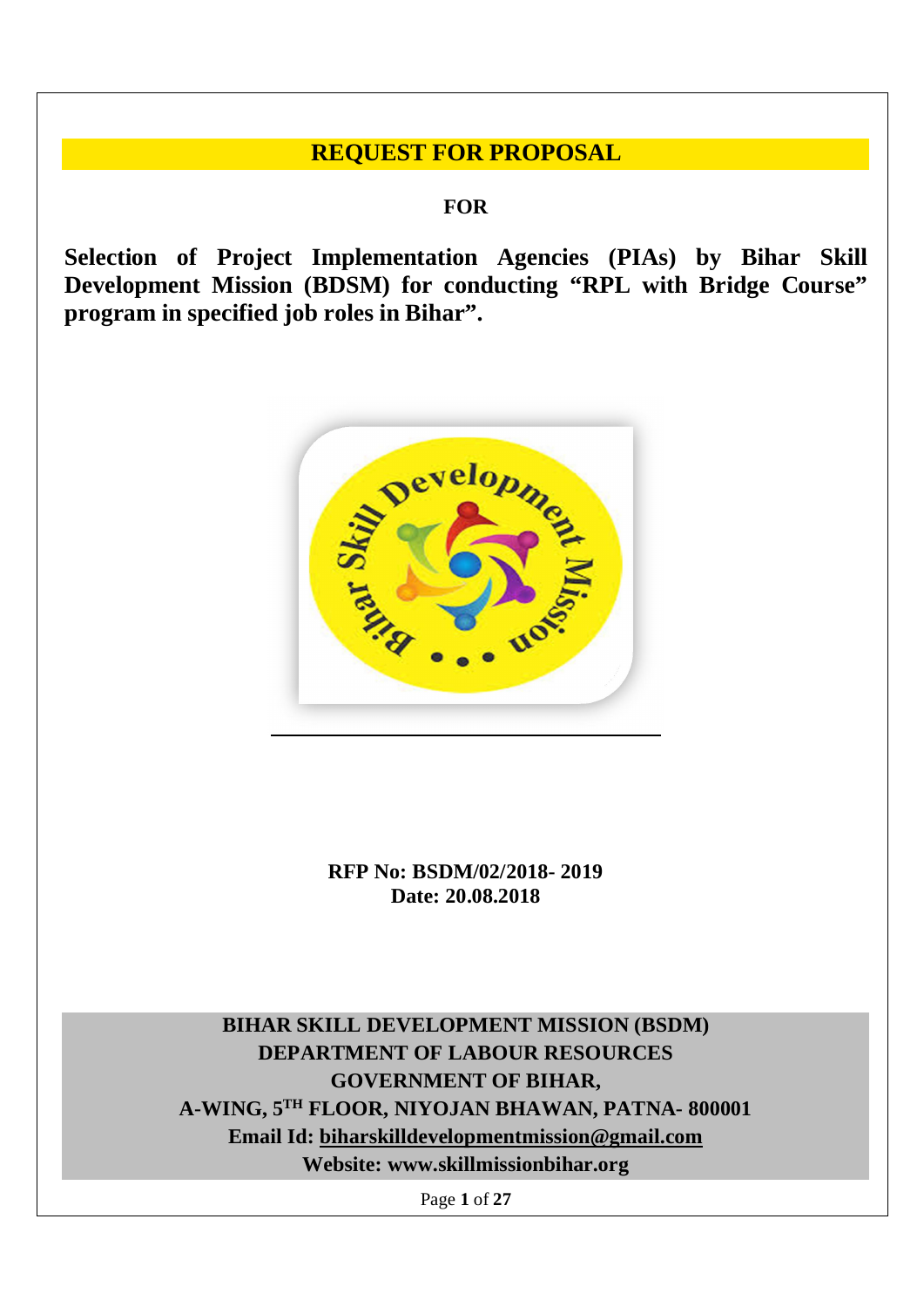### **Bihar Skill Development Mission (BSDM)**

Department of Labour Resources, Government of Bihar A-Wing, 5th Floor, Niyojan Bhawan, Bailey Road, Patna-800001 Phone: 0612-2528455 Fax: 0612-2535004 Email: **biharskilldevelopmentmission@gmail.com** Website: **www.skillmissionbihar.org**

### **Notice Inviting Request for Proposal**

RFP No: BSDM/02/2018-2019 Date-20.08.2018

**Tender Notice for Selection of Project Implementation Agencies (PIAs) by Bihar Skill Development Mission (BDSM) for conducting "RPL with Bridge Course" program in specified job roles in Bihar.**

Principal Secretary, Dept. of Labour Resources, Govt. of Bihar- cum- CEO, Bihar Skill Development Mission (BSDM), invites proposals **(Single Bid System)** from reputed and experienced Project Implementation Agencies (PIAs) **for conducting "RPL with Bridge Course" program in specified job roles in Bihar".**

Kindly note that the selection of agencies under this RFP will not guarantee allocation of work and BSDM will assume no liability or cost towards it. BSDM makes no commitments, express or implied, that this process will result in a business transaction between anyone.

**Earnest Money Deposit (EMD):** An EMD of Rs. 1,00,000/- (One Lakh) only in the form of a **Demand Draft** drawn from a Scheduled commercial Bank of India in favor of "Bihar Skill Development Mission" payable at Patna, should be submitted separately (in the hard copy) in the office of Mission Director, Bihar Skill Development Mission # A-Wing, 5th Floor, Niyojan Bhawan, Bailey Road, Patna-800001, on or before 03:00 PM of 05.10.2018, failing which the bid will be rejected. This EMD will be non-interest bearing and refundable. If the selected bidder fails to submit the requisite performance guarantee or to execute the agreement, this EMD will be forfeited.

The Proposal must be submitted to online mode on https://www.eproc.bihar.gov.in

The Proposal has to be submitted in online mode containing **single stage** as below-

v Technical Bid Open Stage

The application procedure, eligibility criteria, evaluation methodology, terms and conditions and the scope of work are detailed in this RFP which can be seen or downloaded from the "e-Procurement Portal https://www.eproc.bihar.gov.in and departmental **website: http://www.skillmissionbihar.org.** The RFP will be available to download from the above website from 21.08.2018 to 03.10.2018 (15:00 Hrs.). The last date for uploading of proposal/bid will be 05.10.2018 up to 15.00 Hrs. Technical Bid will be opened on 05.10.2018 at 16:00 Hrs. Please refer RFP document for complete details.

Post selection, the successful applicant has to register their each RPL Location as a Skill Development Center (SDC) on the web portal of BSDM (www.skillmissionbihar.org) by following due online registration processes and terms and conditions as specified by BSDM. The BSDM portal will also cover the entire value chain of RPL process implementation from registration of candidates, monitoring, evaluation of training to tracking along with PIAs registration, payment management etc.

The undersigned reserves the right to issue addendum/corrigendum/modification or to accept or reject any or all proposal(s) or to cancel the whole of this RFP at any stage without assigning any reason thereof.

**Principal Secretary, Department of Labour Resources, Government of Bihar, Niyojan Bhawan, Patna – 800001 -cum- Chief Executive Officer, Bihar Skill Development Mission.**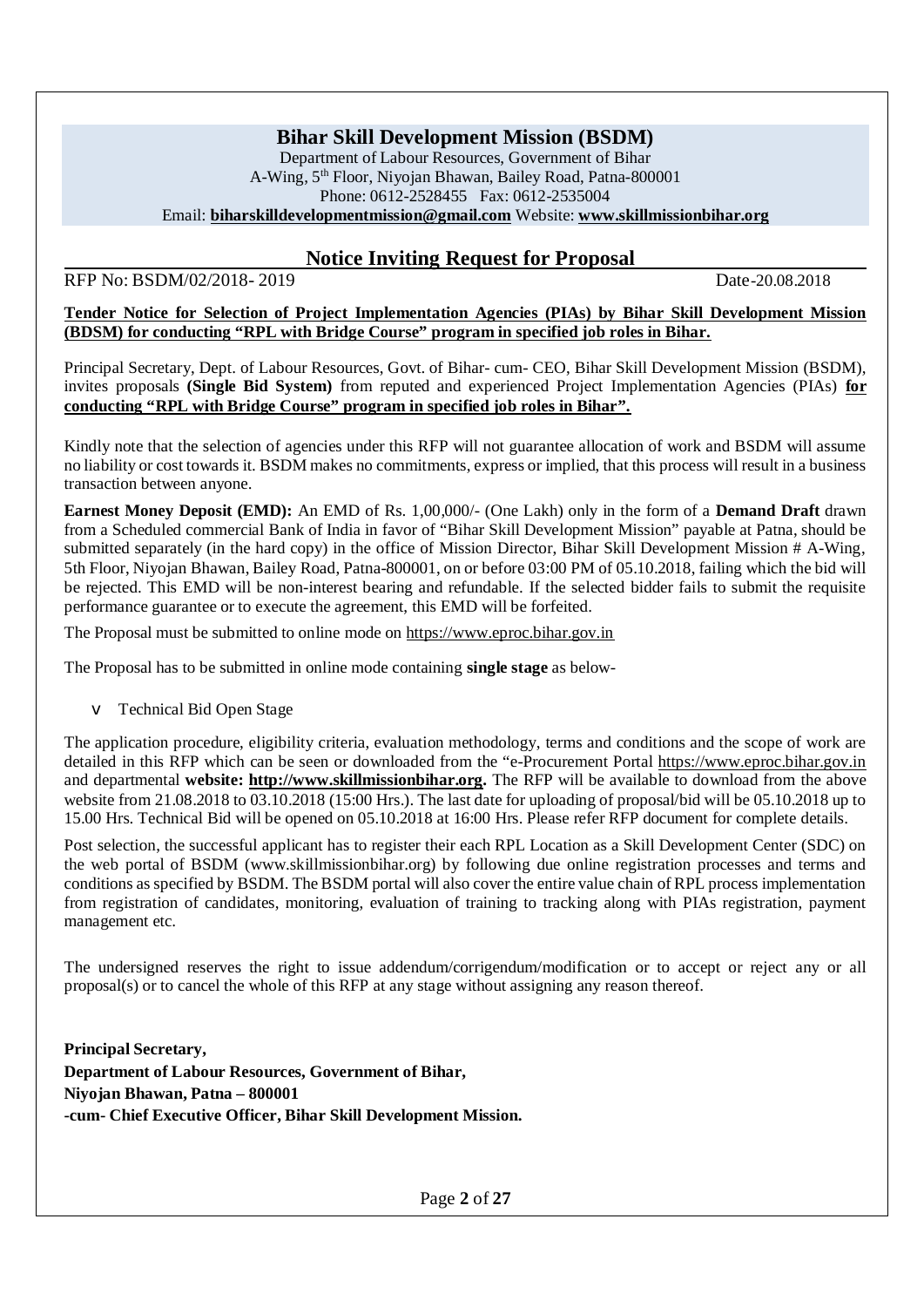

# **Bihar Skill Development Mission**

Department of Labour Resources, Government of Bihar A-Wing, 5th Floor, Niyojan Bhawan, Bailey Road, Patna-800001 Phone: 0612-2528455 Fax: 0612-2535004



#### **mail: biharskilldevelopmentmission@gmail.com** Website: www.skillmissionbihar. .

### **NOTICE INVITIG e-TENDER**

#### **(Through e-Procurement Mode only) (https://www.eproc.bihar.gov.in)**

**Tender Notice No: BSDM/02/2018- 2019** Date-20.08.2018

Proposals **(Single Bid System)** are invited from reputed and experienced Project Implementation Agencies (PIAs) for conducting "RPL with Bridge Course" program in specified Job roles in Bihar.

| <b>SL</b><br>No. | Scope of Work                                                                                                                                           | <b>Tender processing Fee(Non Refundable)</b><br>(inclusive of GST $@18.00\%$ ) to be paid<br>through<br>mode<br>e-payment<br>(i.e.<br>NEFT/RTGS/,Credit Card/Debit card) (in<br><b>Rupees</b> ) | <b>Earnest Money Deposit</b><br>(In Rupees) |
|------------------|---------------------------------------------------------------------------------------------------------------------------------------------------------|-------------------------------------------------------------------------------------------------------------------------------------------------------------------------------------------------|---------------------------------------------|
|                  |                                                                                                                                                         | 5                                                                                                                                                                                               | 6                                           |
| 01.              | Selection<br>Project<br>of<br>Implementation Agencies (PIAs)<br>for conducting "RPL with Bridge"<br>Course" program in specified job<br>roles in Bihar. | Rs. 1180.00                                                                                                                                                                                     | Rs. 1,00,000.00 (BY DD<br>Only)             |

#### **Tender Schedule/Programme:**

| Sl. No. | <b>Activity</b>                  | Date/Time: Duration                                          |  |  |  |
|---------|----------------------------------|--------------------------------------------------------------|--|--|--|
| 1.      | Online Sale/Download date of     | From 21.08.2018 to 03.10.2018 (15:00 Hrs.)                   |  |  |  |
|         | Tender documents                 | (https://www.eproc.bihar.gov.in)                             |  |  |  |
| 2.      | submission/<br>Date/Time<br>for  | 05.10.2018 Up to 15.00 Hrs. (https://www.eproc.bihar.gov.in) |  |  |  |
|         | uploading of offer/Bid           |                                                              |  |  |  |
| 3.      | Submission of EMD in Hard        | In the office of Mission Director, Bihar Skill Development   |  |  |  |
|         | copy/Original                    | Mission # A-Wing, 5th Floor, Niyojan Bhawan, Bailey Road,    |  |  |  |
|         |                                  | Patna-800001, on or before 03:00 PM of 05.10.2018.           |  |  |  |
| 4.      | Date $\&$ time for opening of    | $05.10.2018$ at 16:00 Hrs. (https://www.eproc.bihar.gov.in)  |  |  |  |
|         | <b>Technical Bid</b>             |                                                              |  |  |  |
| 5       | Contact person/Nodal Officer for | Mr. Sanjay Kumar                                             |  |  |  |
|         | queries                          | Email: md.bsdm@gmail.com                                     |  |  |  |
|         |                                  | contact no: 0612-2528455                                     |  |  |  |

- Detailed descriptions and instructions for submitting your proposal can be downloaded from e-tender website **(https://www.eproc.bihar.gov.in)**.
- Tender Processing Fee (TPF) to be paid through e-Payment mode (i.e NEFT / RTGS, Credit / Debit Card & Net Banking) only.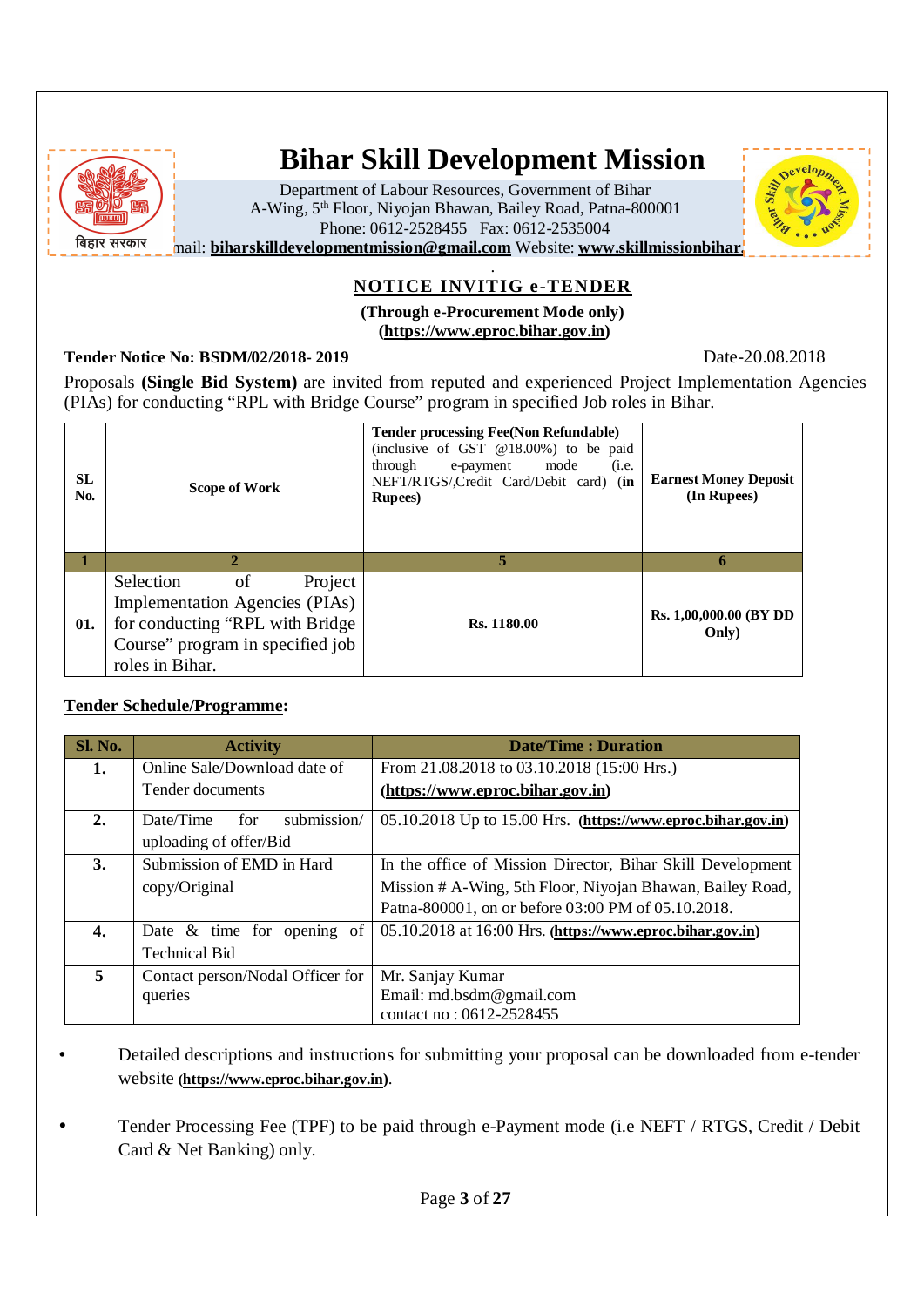- Tender Processing Fee (TPF) amount to be paid through e-Payment mode (i.e. NEFT, Internet Banking, Credit / Debit Card) only.
	- Earnest Money Deposit (EMD): An EMD of Rs. 1,00,000/- (One Lakh) only in the form of a Demand Draft drawn from a Scheduled Commercial Bank of India in favor of "Bihar Skill Development Mission" payable at Patna, should be submitted separately (in the hard copy) in the office of Mission Director, Bihar Skill Development Mission # A-Wing, 5th Floor, Niyojan Bhawan, Bailey Road, Patna-800001, on or before 03:00 PM of 05.10.2018, failing which the bid will be rejected.

This EMD will be non-interest bearing and refundable. However If the selected bidder fails to submit the requisite performance guarantee or to execute the agreement, this EMD will be forfeited.

Bids along with necessary online payments (Tender Processing Fee) must be submitted through e-Procurement portal **(https://www.eproc.bihar.gov.in)** before the date and time specified in the NIT/RFP. The department/Tendering Authority doesn't take any responsibility for the delay / Non Submission of Tender / Non Reconciliation of online Payment caused due to Non availability of Internet Connection, Network Traffic/ Holidays or any other reason."

- The bidders shall submit their eligibility and qualification details, Certificates as mentioned in section etc., in the online standard formats given in e-Procurement web site **(https://www.eproc.bihar.gov.in)** at the respective stage only.
- The bidders shall upload the scanned copies of all the relevant certificates, documents etc., in support of their eligibility criteria / technical bids and other certificate /documents in the e-Procurement web site **(https://www.eproc.bihar.gov.in)**. This will be bidder's sole responsibility to ensure that uploaded documents, when downloaded must be legible/readable failing which their bid will be rejected. Hence it is advised that all the documents should be properly scanned and uploaded.
- The bidder shall digitally sign on the supporting statements, documents, certificates, uploaded by him, owning responsibility for their correctness/authenticity. The bidder shall attach all the required documents for the specific tender after uploading the same during the bid submission as per the tender notice and bid document.
- For support related to e-tendering process, bidders may contact at following address "e- Procurement HELP DESK First Floor, M/22, Bank of India Building, Road No-25, Sri Krishna Nagar, Patna- 800001. Ph. No: **0612-2523006**, Mob- **7542028164**" or may visit the link "Vendor Info" at **(https://www.eproc.bihar.gov.in)**.
	- **Corrigendum/ Addendum,** if any, will be published on the departmental website **http://labour.bih.nic.in** and e-Procurement, Bihar **https://www.eproc.bihar.gov.in** itself.

**Principal Secretary, Department of Labour Resources, Government of Bihar, -cum-Chief Executive Officer, Bihar Skill Development Mission.**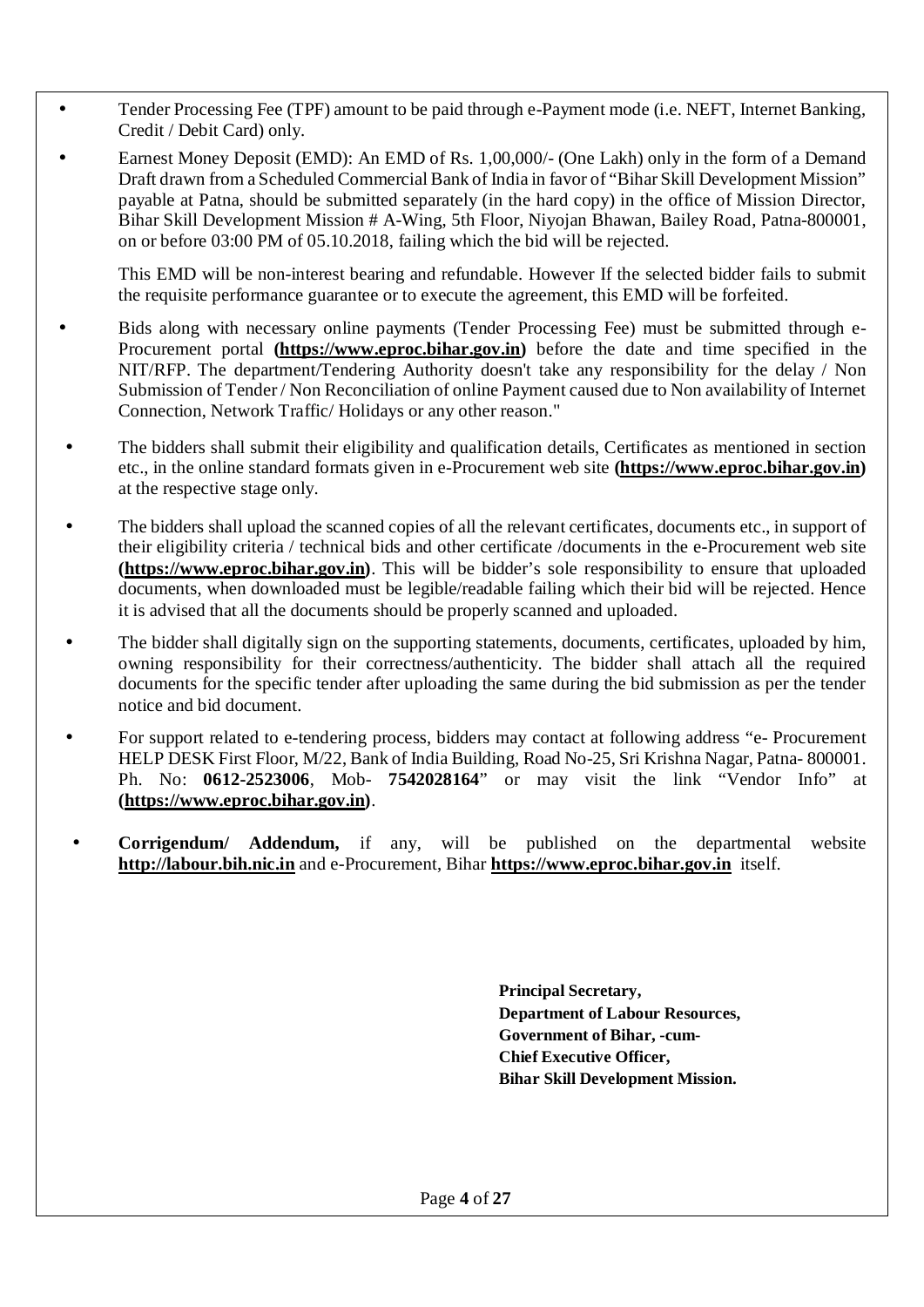### **e-Tendering Process Related Instructions.**

Ø Submission of Proposals Through electronic mode only,

- **1.** The bidder shall submit his bid/tender on e-Procurement platform at **www.eproc.bihar.gov.in**.
- 2. The bidder must have the Class II/III Digital Signature Certificate (DSC) with signing + Encryption, and User-id of the e-Procurement website before participating in the e-Tendering process. The bidder may use their DSC if they already have. They can also take DSC from any of the authorized agencies. For user-id they have to get registered themselves on e-Procurement Portal **https://www.eproc.bihar.gov.in** submit their bids online on the same. Offline bids shall not be entertained by the Tender Inviting Authority for the tenders published in eprocurement platform.
- 3. The bidders shall submit their eligibility and qualification details, Technical bid, Financial bid etc., in the online standard formats given in e-Procurement web site at the respective stage only. The bidders shall upload the scanned copies of all the relevant certificates, documents etc., in support of their eligibility criteria / technical bids and other certificate /documents in the e-Procurement web site. The bidder shall digitally sign on the supporting statements, documents, certificates, uploaded by him, owning responsibility for their correctness / authenticity. The bidder shall attach all the required documents for the specific tender after uploading the same during the bid submission as per the tender notice and bid document.
- 4. All the required documents should be attached at the proper place as mentioned in the e-forms otherwise the tender of the bidder will be rejected.
- 5. Tender Processing Fee (TPF) to be paid through e-Payment mode (i.e NEFT / RTGS, Credit / Debit Card & Net Banking) only.
- 6. "Earnest Money Deposit (EMD) can be paid either through manual mode (DD). In case of manual mode of payment of EMD, the original hardcopy of the EMD which may be a DD should be submitted in the tendering authority office within the next working day after tender closing date."

**Note: "Bids along with necessary online payments must be submitted through e-Procurement portal www.eproc.bihar.gov.in before the date and time specified in the NIT/RFP. The department / Tendering Authority doesn't take any responsibility for the delay / Non Submission of Tender / Non Reconciliation of online Payment caused due to Non-availability of Internet Connection, Network Traffic / Holidays or any other reason."**

- 7. The tender opening will be done online only.
- 8. Any **Corrigendum/Addendum** or date extension notice will be given on the e-Procurement Portal https://www.eproc.bihar.gov.in only.
- 9. For support related to e-tendering process, bidders may contact at following address "e- Procurement HELP DESK First Floor, M/22, Bank of India Building, Road No-25, Sri Krishna Nagar, Patna-800001 Ph. No: 0612- 2523006, Mob- 7542028164" or may visit the link "Vendor Info" at www.eproc.bihar.gov.in.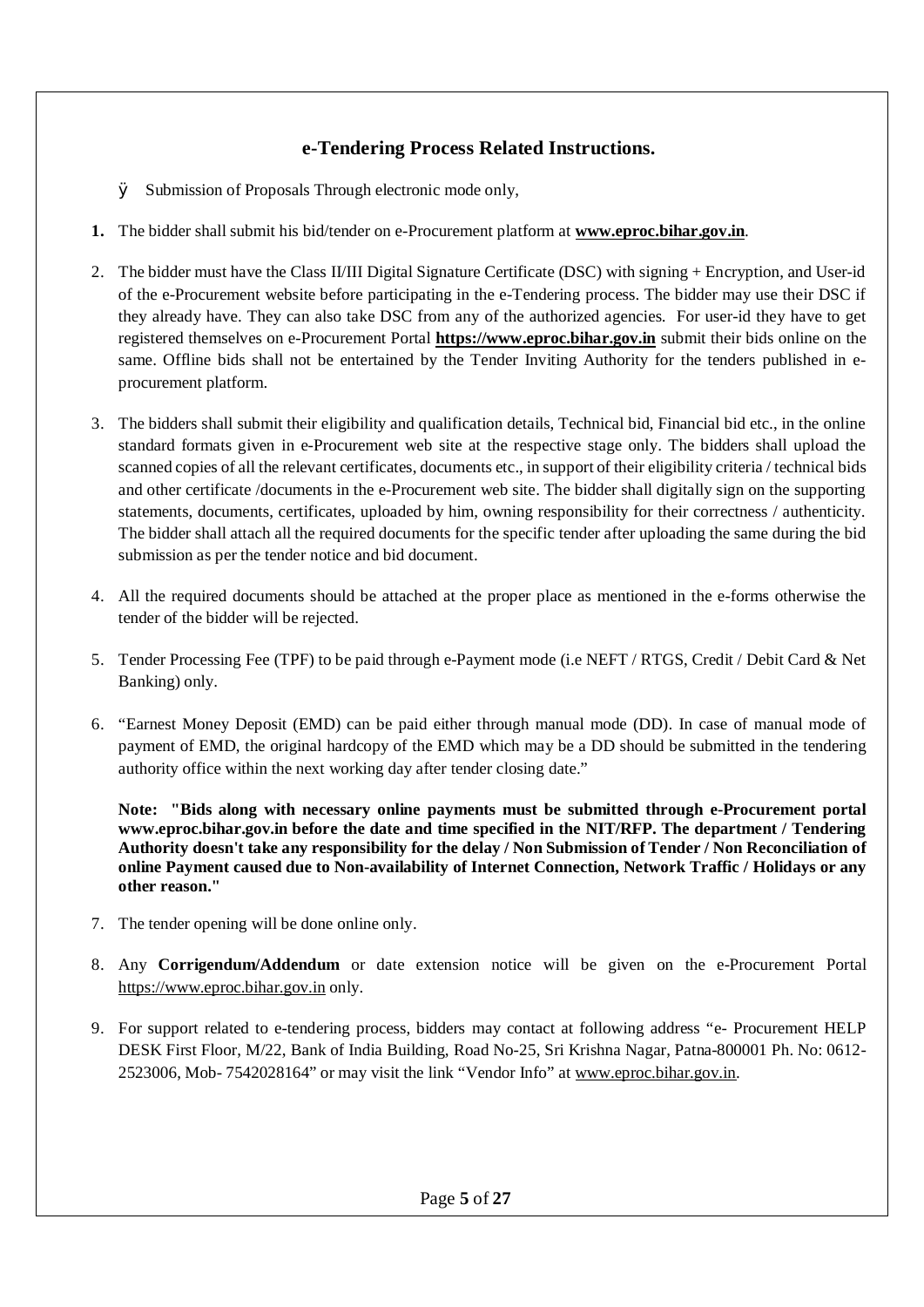#### **Brief background of BSDM:**

In Bihar a comprehensive and long-term strategy for skill development is being developed by the Government of Bihar. Accordingly, the Bihar Skill Development Mission (BSDM) has been constituted under the chairmanship of the Honorable Chief Minister with the vision to increase the capacity & capability of the system to deliver quality skill training and professional knowledge to the youth to enhance their employability and bridge the skill deficit with a view to meet the growing demand for skilled manpower.

#### **Objectives of the Mission:**

- 1. To facilitate generation of adequate employment opportunities through a policy frame work.
- 2. To encourage and facilitate skill training for youth of Bihar.
- 3. To monitor generation of employment in different sectors.
- 4. To facilitate launching of training programs for both uneducated and educated unemployed persons for upgradation of their skills.
- 5. To formulate area and trade specific strategies for maximizing employment opportunities on a sustainable basis in the State supported by private sector.
- 6. To facilitate a coordinated approach in achieving the above objectives for maximizing the benefits over time and space and in reaching out the most needy sections of the population.
- 7. Management of skill development agenda of the State of Bihar.

#### **Brief on objective of this RFP:**

The Pradhan Mantri Kaushal Vikas Yojana (PMKVY) Guidelines (2016-2020) defines Recognition of Prior Learning (RPL) Guidelines as under:

*Individuals with prior learning experience or skills shall be assessed and certified under the Recognition of Prior Learning (RPL) component of the Scheme. RPL aims to align the competencies of the unregulated workforce of the country to the NSQF. Project Implementing Agencies (PIAs), such as Sector Skill Councils (SSCs) or any other agencies designated by MSDE/NSDC, shall be incentivized to implement RPL projects in any of the three Project Types (RPL Camps, RPL at Employer's Premises and RPL centers). To address knowledge gaps, PIAs may offer Bridge Courses to RPL candidates.*

Recognition of Prior Learning (RPL) is the process of recognizing previous learning, often experiential, towards gaining a qualification. RPL majorly, not mandatorily, focuses on the individuals engaged in unorganized jobs like Construction Workers/Laborers, Agricultural Labour, Plumbing, Street Vendors/Hawkers/ and small shops/establishments etc.

The objectives of RPL are primarily three-fold:

- I. To align the competencies of the un-regulated workforce of the country to the standardized National Skills Qualification Framework (NSQF)
- II. To enhance the career/employability opportunities of an individual as well as provide alternative routes to advance skill training
- III. To provide opportunities for reducing inequalities based on privileging certain forms of knowledge over others.

**However in order to establish Recognition of Prior Learning (RPL) and to further substantiate the acquire knowledge, BSDM has decided that merely a certificate is not the need of hour and it should be accompanied with brief holistic knowledge refresher. Thus it was decided that under BSDM "RPL with Bridge Course" will be implemented in the State of Bihar and not just a mere RPL.**

RPL shall be undertaken by Project Implementing Agencies (PIAs) through any of the three project types *(RPL Camps, RPL at Employer's Premises and RPL centers)* specified under this document.

PIAs shall include agencies designated and selected by BSDM under this RFP. Assessment Agencies (AAs) are not permitted to be PIAs under RPL.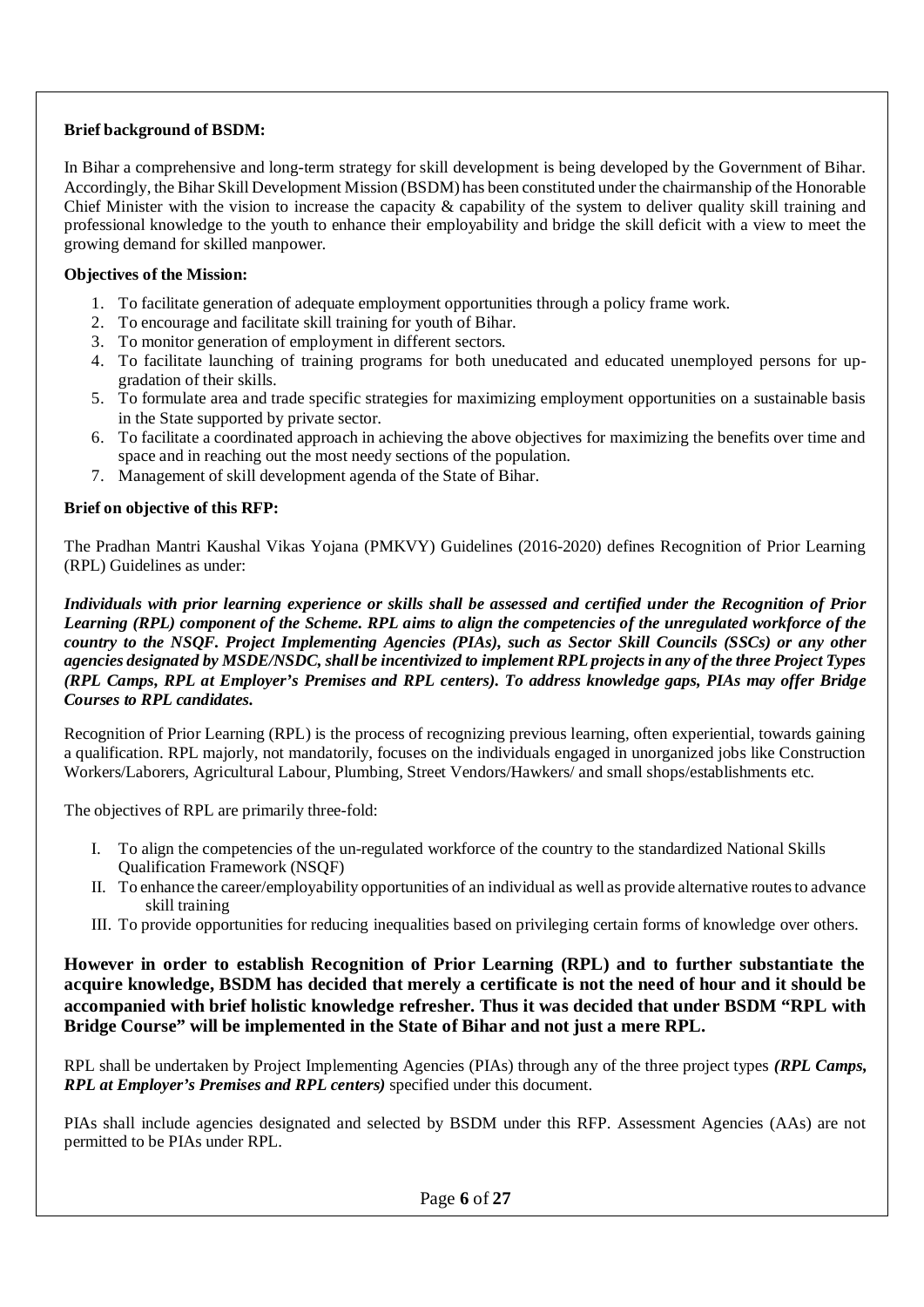## *RPL Guidelines prescribed and implemented by BSDM:*

All the Definitions, Terms and Conditions as explained herein below will be subject to process and cost norms of BSDM and other prescribed guidelines as declared on BSDM website and as amended time to time.

### **1. Definitions:**

Funding Department:

Funding departments will be various Departments of Government of Bihar and /or their undertakings/corporations/societies/ Boards or any such agencies controlled by such department/s, implementing skill development training program for the beneficiaries of the State of Bihar. BSDM will allocate successfully empaneled PIAs to funding departments for conducting RPL.

Note: The selection by BSDM is an empanelment only and the successful bidder / bidders will then be issued Letter of Empanelment (LOE) and will be allocated to a funding department. The selected PIAs will then have to submit a specific proposal/project for target allocation to the concerned funding department. Upon sanction, these agencies have to enter into an Agreement with the funding department/s before execution of sanctioned RPL Program/Project.

Please note that at the time of submission of specific proposal/project to the concerned funding department, the funding department may ask for further details and relevant documents/study in support of specific project proposed by the PIA.

### SSCs:

Sector Skill Councils (SSCs) are industry-led bodies, who are responsible for defining the skilling needs, concept, processes, certification, and accreditation of their respective industry sectors. The SSCs prescribed the NOSs and QPs for the various job roles relevant to their industry, classify the job roles and worked with the National Skill Development Agency (NSDA) to ensure that these are in accordance with the National Skill Qualification Framework (NSQF).

QPs:

A set of NOSs, aligned to a job role, called Qualification Packs (QPs), would be available for every job role in each industry sector. These drive creation of curriculum and assessments. The job roles would be at various proficiency levels and aligned to the NSQF. The NOSs and QPs for the various job roles in each sector, created by SSCs, would be available online and updated from time to time.

### NOSs:

National Occupational Standards (NOSs) specify the standard of performance an individual must achieve when carrying out a particular activity at the workplace, together with the knowledge and understanding they need to meet that standard consistently. Each NOS defines one key function in a job role. In its essential form, NOS describes functions, standards of performance, and knowledge / understanding.

Payout: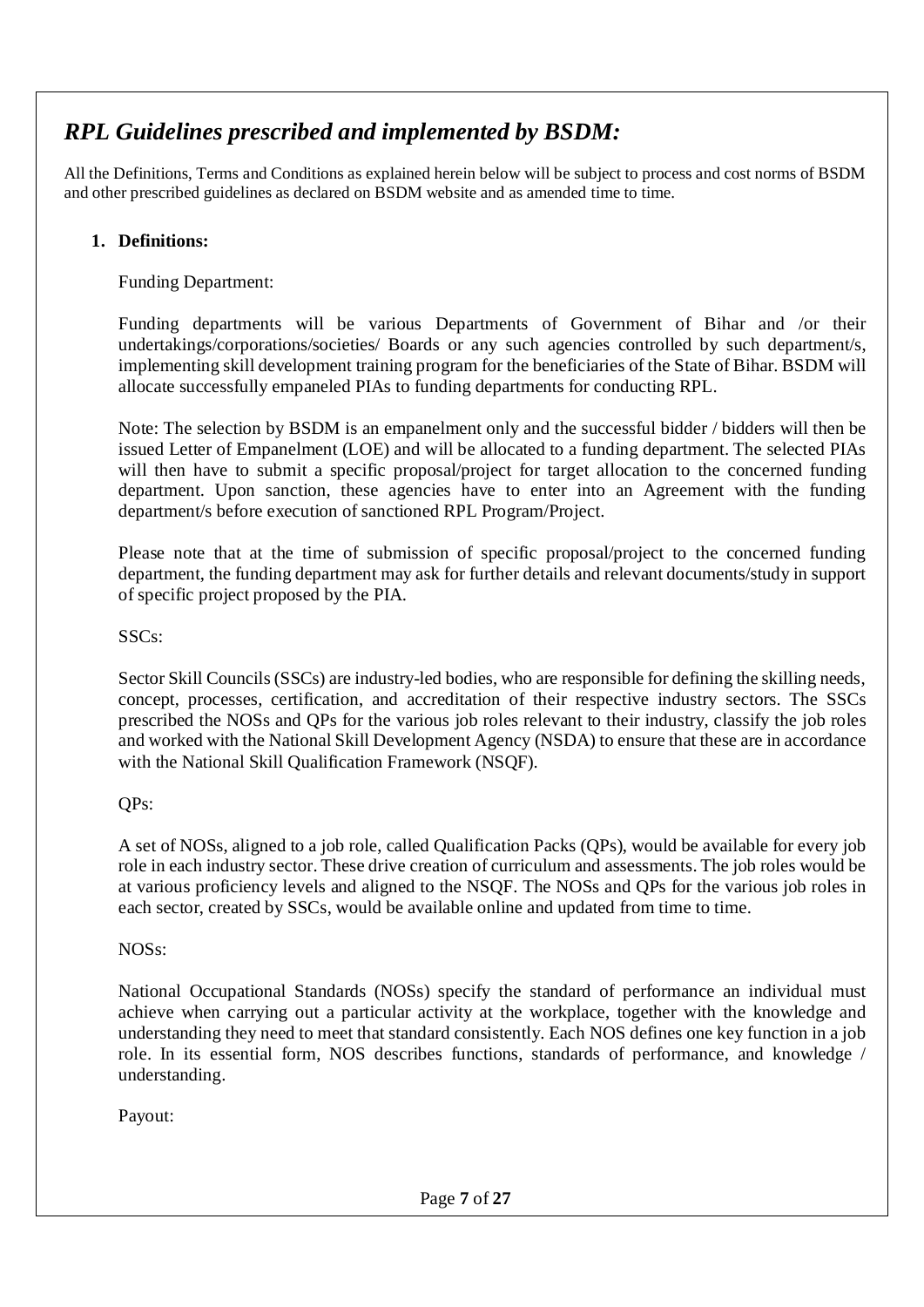It is the amount that paid out to the candidates, PIAs and SSCs, as applicable. BSDM/ Funding department will make payment as per payment terms as per specified guidelines.

AA: Assessment Agency

#### **2. RPL with Bridge Course: Under BSDM "RPL with Bridge Course" only will be implemented in the State of Bihar and not just a mere RPL.**

### **3. RPL Project Types:**

PIAs shall implement RPL through any of the three project types mentioned in Table below. The project types differ according to their target group.

| <b>S.</b>      | <b>Project</b>     | <b>Target Group</b>                           | <b>5- Step RPL Process</b>                 |
|----------------|--------------------|-----------------------------------------------|--------------------------------------------|
| N.             | <b>Type</b>        |                                               |                                            |
| 1              | <b>RPL</b>         | RPL in a location where workers of a          | <b>STEP 1: Mobilization</b>                |
|                | Camps              | particular sector are consolidated (such as   | STEP 2. Pre-Screening                      |
|                |                    | Industrial and Traditional Clusters)          | and Counselling                            |
|                |                    |                                               | STEP 3: Orientation plus Bridge Training   |
|                |                    |                                               | <b>STEP 4: Final Assessment</b>            |
|                |                    |                                               | <b>STEP 5: Certification</b>               |
|                |                    |                                               | and Payout                                 |
|                |                    |                                               | (STEPS 2-5 to take place at a temporary    |
|                |                    |                                               | RPL Camp set up by PIA within the          |
|                |                    |                                               | cluster)                                   |
| $\overline{2}$ | Employer's         | RPL on-site at an employer's premises or a    | <b>STEP 1. Mobilization</b>                |
|                | Premises           | Project/Site location where an infrastructure | STEP 2: Pre-Screening and Counselling      |
|                |                    | project is going on etc.                      | STEP 3: Orientation plus Bridge Training   |
|                |                    |                                               | STEP 4: Final Assessment                   |
|                |                    |                                               | <b>STEP 5: Certification and Payout</b>    |
|                |                    |                                               | (Steps 1-5 to take place within employers) |
|                |                    |                                               | premises)                                  |
| 3              | <b>RPL Centres</b> | RPL at designated centres for geographically  | <b>STEP 1: Mobilization</b>                |
|                |                    | scattered workers who need to be mobilized    | STEP 2. Pre-Screening and Counselling      |
|                |                    | At training centres setup by Project          | STEP 3: Orientation plus Bridge Training   |
|                |                    | Implementing Agencies (PIAs) with             | <b>STEP 4: Final Assessment</b>            |
|                |                    | required infrastructure.                      | STEP 5: Certification and Payout           |
|                |                    |                                               | (Steps 2-5 to take place at a designated   |
|                |                    |                                               | RPL Centre within the mobilising zone)     |

- 3.1 PIAs shall submit proposals to undertake Bridge Training and Certification of RPL candidates in any of the project types mentioned above.
- 3.2 All RPL candidates shall undergo the same 5-step RPL process (i. Mobilisation, ii. Counseling and Pre-Screening, iii. Orientation plus Bridge Training, iv. Final Assessment and v. Certification and Payout).
- 3.3 PIAs are to note, unless otherwise specified, that the implementation modalities and the stakeholders involved under each step may vary per project type.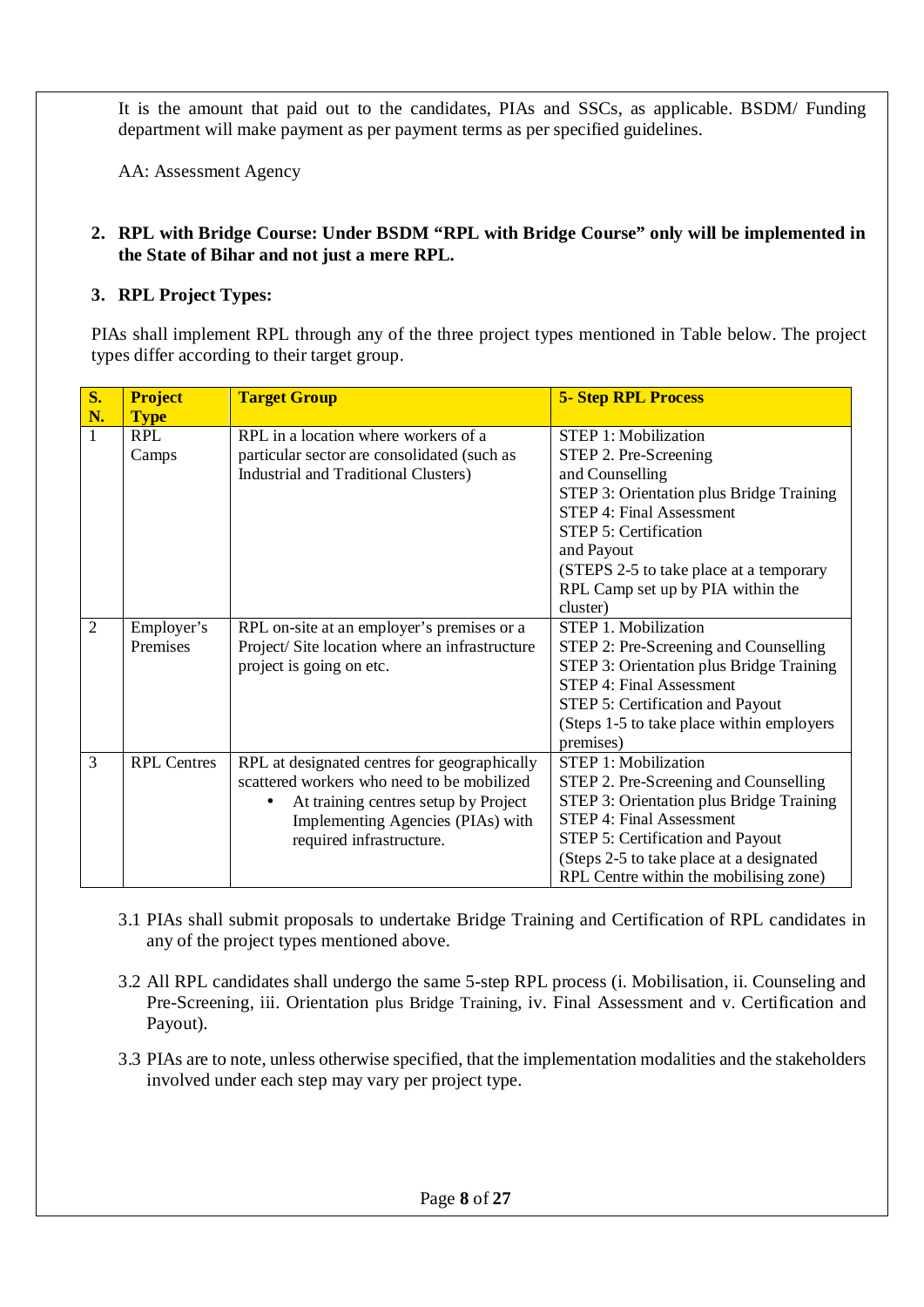#### **4. Probable Funding Entities:**

# Fund from Building and Other Construction workers Welfare Board of Govt. of Bihar (BOCW) for Construction sector.

# RPL Fund of NULM.

# BSDM fund

# Fund from interested Departments of Government of Bihar, which plans to take up the RPL Scheme and /or their undertakings/corporations/societies/ Boards or any such agencies controlled by such department/s.

### **5. Implementing Partner:**

BSDM will select PIAs for implementing RPL with Bridge Course. PIAs can associate Training Partners/ Mobilizers for implementation support, if required by them. But for all purposes PIAs will only be responsible to the BSDM and/or concerned funding department and vice-versa for program implementation.

#### **6. Course Selection:**

- Ø Courses Available: SSC- QP-NOS
- Ø BSDM will finalize sectors and courses as per need assessment. The current list as specified in Annexure I will be modified and new sector and courses may be added or deleted as and when required as per the need assessment on time to time.

### **7. Eligible Beneficiaries**

### **RPL is applicable to any candidate of Bihar domicile who:**

- Ø On the date of enrolment, fits the minimum age criteria as per the Qualification Pack (QP) requirements. However this will not be a mandatory condition but a preferable condition.
- Ø Possesses an Aadhar Card and an Aadhar seeded/linked bank account.
- Ø Fits the pre-screening criteria defined by PIA in coordination with SSCs for the respective job role
- $\varnothing$  Fits the funding department beneficiary eligibility criteria

Target Beneficiary Age Group: Working age population – 15 – 59 Years.

### **Beneficiary Selection:**

# Cluster of 100 / 200 / 300 persons to be identified

# Mobilization process is to be carried out by respective PIAs.

# Pre-screening process will be conducted to identify the skill deficiency of the potential candidates and will be the sole responsibility of respective PIAs.

# A detailed questionnaire should be used by PIAs for pre-screening of candidates. Weightage should be given on core aspects of Job Role along with some non-core aspects as well.

# Aadhar Deduplication of candidates: It should be as per BSDM Norms-Aadhar de duplication will be used.

# Bridge course will be conducted to mitigate the skill deficiency. Maximum permissible duration of Bridge Training will be 80 hours. It also includes 12 hours of orientation duration.

# Assessment and Certification is to be done after bridge course.

# Under Building and Other Construction Welfare Board, Labour Resources Department, Government of Bihar (BOCW Board) funded RPL program, PIAs will have to take the onus of BOCW registration of non-registered candidates under BOCW Board. BOCW fund can be spent for registered candidates only.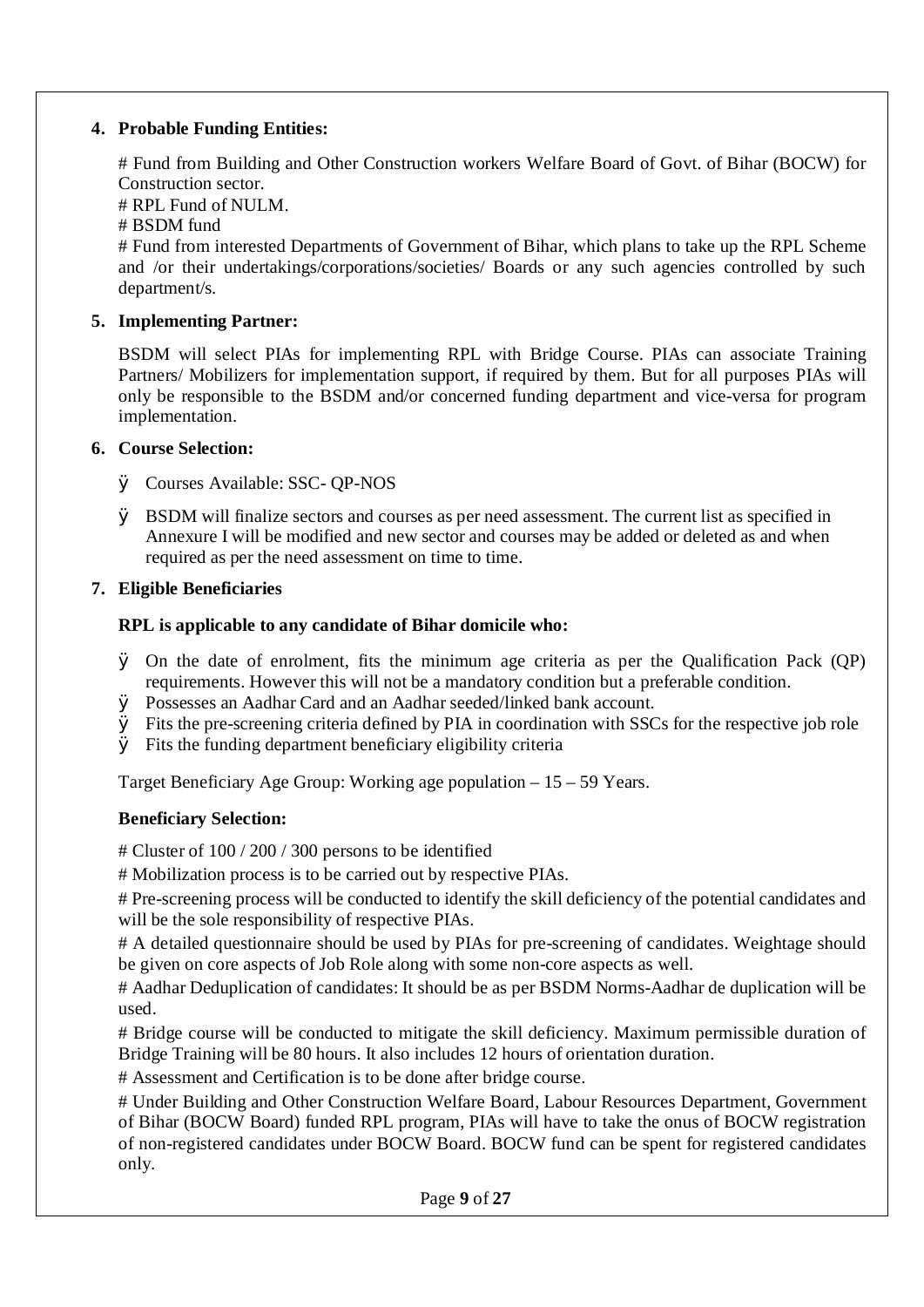#### **8. Wage Loss Compensation:**

- $\varnothing$  It is felt that there is a need to incentivize the candidates who will pursue RPL as there will be a wage loss associated to it.
- $\varnothing$  BSDM/ implementing departments will directly transfer the wage loss compensation to the bank accounts of candidates participating and securing a minimum of 30% marks in assessment process under RPL with Bridge course.
- Ø The PIAs will have to submit wage loss declaration on behalf of candidates.
- Ø Wage loss will be applicable as per rates prescribed in BSDM Process and Cost Norms as amended time to time.

### **9. RPL Process: The RPL process comprises of five steps, specified in Table below:**

| STEP 1:      | $STEP$ 2:       | $STEP$ 3:              | $STEP$ 4:               | STEP 5:       |
|--------------|-----------------|------------------------|-------------------------|---------------|
| Mobilization | Pre-Screening   | Orientation plus       | <b>Final Assessment</b> | Certification |
|              | and Counselling | <b>Bridge Training</b> |                         | and Payout    |
|              |                 |                        |                         |               |

The PIAs will be end to end responsible for all the RPL processes as mentioned above.

### **10. Branding and Publicity:**

- Ø PIA will be responsible for the branding, marketing and publicity of RPL under BSDM/ Funding Department through print and digital media, though BSDM/Funding Department may also undertake such activities.
- Ø PIA will be responsible for the arrangement of necessary collaterals for branding and communication in accordance to the BSDM Branding Guidelines.

### **11. Training Infrastructure:**

The PIA shall arrange the necessary training infrastructure and required laboratory/equipment at the RPL location, as per the requirements of the job role or as per guidelines of BSDM if any. PIAs shall ensure that the overall training infrastructure especially the training aids for the proposed job role are as per the industry benchmark.

#### **12. Training Duration:**

#### 12.1. Orientation Activities-

PIAs are to ensure that each enrolled candidate mandatorily undergoes a 12 hour orientation which includes but not limited to the following topics:

A. Domain Training (clarifying any doubts/gaps a candidate may have with respect to Job Role including the topic of Health and Safety) - 6 Hours

B. Soft Skills and Entrepreneurship Tips specific to the Job Role- 4 Hours

C. Familiarization with Assessment Process and Terms- 2 Hour

12.2. Bridge Course- PIAs have to propose up to 68 hours duration and based on core NOSs of the job role.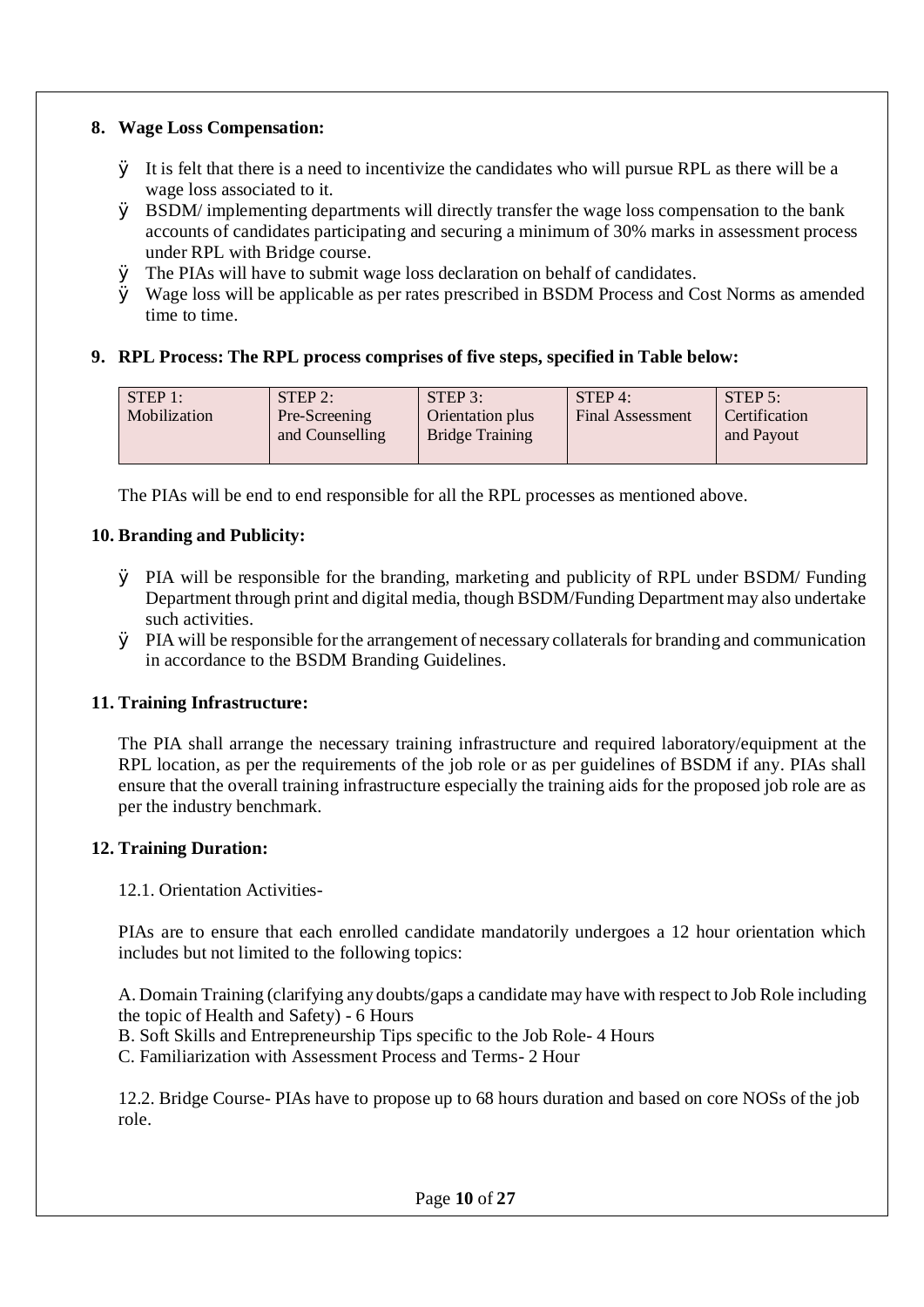#### **13. Assessment & Certification:**

#### **A. Pre Screening-**

PIA is to conduct a robust and thorough pre-screening of the candidates to ascertain which job role matches with their prior knowledge and experience most and to identify knowledge gaps, if any. The pre-screening process is divided into two parts:

**Part 1: Collection of supporting documentation and evidence from the candidate -** personal information required as per the SDMS requirement, and the supporting documentation that may be available for the job role.

In case of RPL with Bridge training funded by BOCW, PIA has to ensure the collection of requisite documents establishing BOCW registration of the candidate.

#### **Part 2: Candidate self-assessment –**

- I. PIA will design a self-assessment sheet for each job role. Questions are to be based on the Core NOSs of the job role.
- II. PIAs are to evaluate the existing skill sets and experience of the candidates based on the prescreening format for each job role. PIAs shall conduct the candidate self-assessment for each candidate.

#### **B. Final Assessment-**

- Ø PIA to identify SSC (or the successor National Board for Skill Certification) accredited AAs to conduct the Final Assessment of the candidates. There should be no overlap in the functions of the Assessment Agency and the PIAs engaged for the project.
- Ø Marks scored in the Core NOSs of a QP will be given 70% weightage in the total score.
- Ø The remaining 30% weightage will be from the Non-Core NOSs.

For example: A QP has five NOSs (three Core and two Non-Core). A candidate scores 240 marks out of 300 in the three Core NOS, and 160 out of 200 in the two Non-Core NOSs. The total score of the candidate will be  $(240/300 \times 70) + (160/200 \times 30) = 80$  out of 100.

Ø The pass percentage for a QP based on the NSQF Levels is outlined below-

\*For NSQF Level 3 minimum 50 % required for passing a QP \*For NSQF Level 4 & above 70 % required for passing a QP

- Ø A candidate who achieves greater than or equal to the pass percentage mentioned in above for a QP shall be awarded the Skill Certificate and Mark sheet. Certified candidates will receive a Grade (A/B/C) on their Skill Certificates (as per the grading criteria).
- $\varnothing$  A candidate who achieves less than the pass percentage mentioned for a QP shall receive only the mark sheet and to be encouraged to undergo regular Training under Domain Skilling.
- Ø Candidates eligible for the Skill Certificate shall also be provided Grades (A/B/C) as mentioned below-
	- Grades for NSQF Level 3
	- A- 85% and above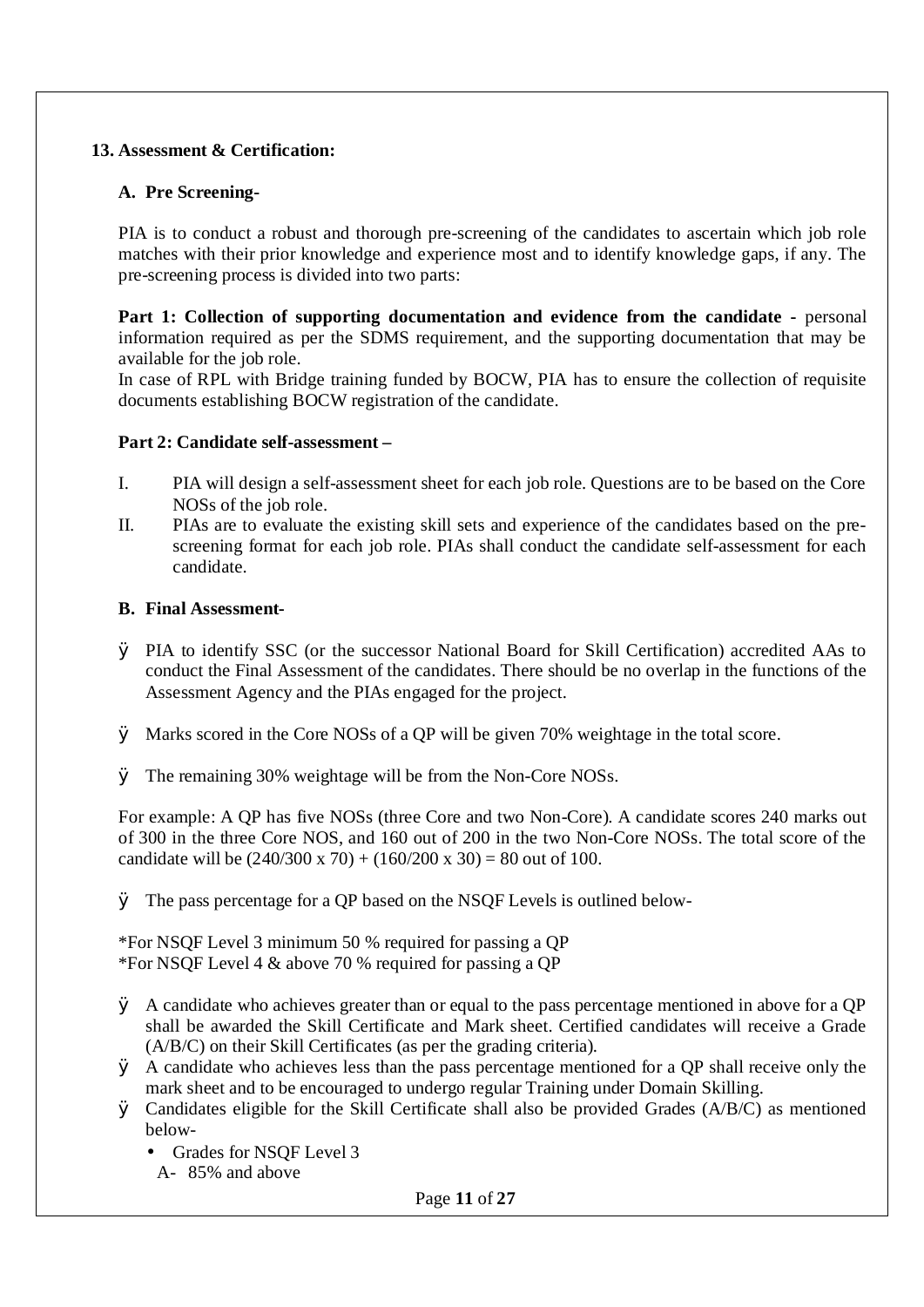$B- > 70\%$  to  $< 85\%$ C- 50% to 70% Grades for NSQF Levels 4 and above A - 85% and above B- 70% to  $< 85$ %

#### *Note: For any candidates who fail in the assessment process, there will not be any re-assessment process for such candidates. However, they can opt for mainstream domain skilling to get trained and certified.*

#### **14. Bridge Course Content and Quality of Training:**

Ø PIA will be entirely responsible for the course content under respective domain. The content provided by PIAs should be in accordance to the corresponding SSCs prescribed qualification pack (and aligned with the respective NOSs) as the eventual assessment of the candidate will be a third party assessment anchored by the respective SSCs. Also as BSDM will be paying for certified candidates only, the PIAs should ensure the quality of bridge training imparted and the concurrence of the content with the SSCs prescribed QP/ NOS.

#### **15. Bridge Course:**

- Ø PIAs have to propose Bridge Courses to be imparted to candidates in addition to the Standardized Orientation Activities.
- Ø The proposed Bridge Course must be up to maximum of 68 hours duration and based on core NOSs of the job role.

#### **16. Requirement of ToT Certified Trainer:**

The Trainer must be SSC certified trainer for Orientation and Bridge Course Classes.

#### **17. Due Diligence Fee:**

A non-refundable processing fee of INR 2000 (To be revised by BSDM from time to time) per PIA will be charged from all the Applicant PIAs applicants against the desk appraisal and due-diligence conducted by BSDM.

#### **18. Project Registration Fee:**

All empaneled PIAs will pay a Project registration fee calculated as per the approved cumulative target across all the proposed RPL project types (Type 1, 2 and 3) in accordance to the slabs as mentioned below-

| <b>Sl. No.</b> | Approved  | <b>Project Registration fee (INR)</b> |
|----------------|-----------|---------------------------------------|
|                | Target    |                                       |
|                | 500-1000  | 5000                                  |
| っ              | 1001-2000 | 7500                                  |
| $\mathcal{R}$  | 2001-3000 | 12500                                 |
|                | 3001-4000 | 17500                                 |
|                | 4001-5000 | 22500                                 |

Note: The cumulative target across all the three project types (as above) for any PIA should not be less than 500 beneficiaries and not more than 5000 beneficiaries at this stage. However BSDM/ Funding Department may allocate further/additional target depending on the PIA performance and timely execution of training for the allocated target with quality and the Project Registration Fee will be charged proportionately.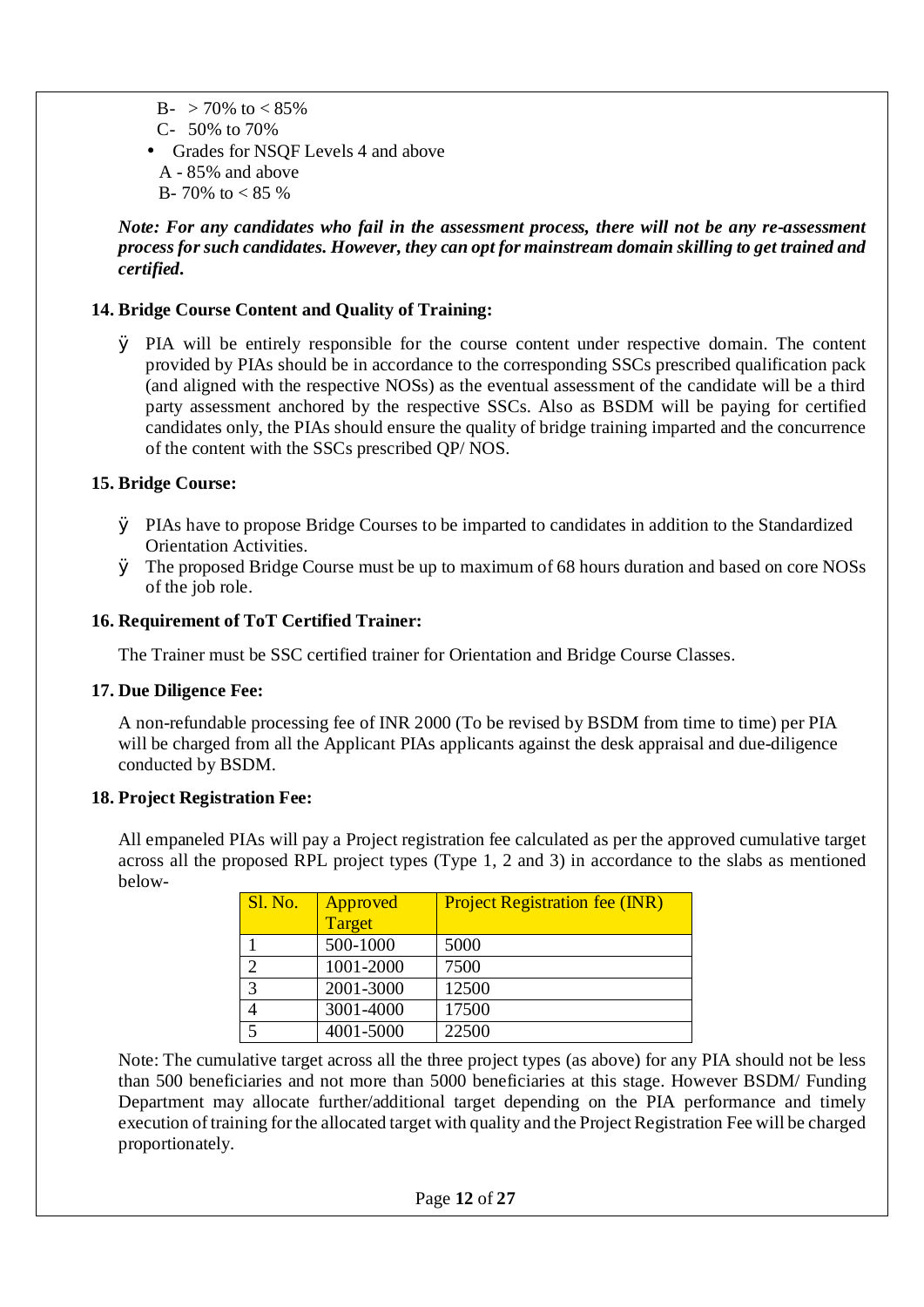### **19. Pay-out rates for RPL with Bridge Course:**

For Initial Orientation of 12 hours, the following are the rates:

- For Type 1 RPL: 1600/- per candidate
- For Type 2 RPL: 1400/- per candidate
- For Type 3 RPL: 1600/- per candidate

For Bridge course: As per the Common Norms (upto 68 Hours)

### *Note: Above pay-outs will be made for certified candidates only.*

#### **20. Pay-out for Assessment and Certification in RPL with Bridge Course:**

- Training cost (Orientation + Bridge Course) will be paid for certified candidates only.
- The Assessment and Certification cost will be borne by PIA and reimbursed by BSDM/ funding department/s to the PIAs.
- BSDM/ Funding Department will ensure that payment has been made to respective SSCs for  $\mathcal{L}^{\pm}$ Assessment & Certification and only then Payment to PIAs will be released.
- SSCs will charge PIA on the basis of number of candidates appeared for assessment rather than  $\mathbf{r}$ batch uploaded (with a minimum guarantee of 20 candidates per batch available for assessment).
- BSDM/ Funding Department will pay to PIAs only after they submit the proof of assessment fee paid to concerned SSCs.
- BSDM may also put penalty provision for any delay and will chalk out timeline for payment of assessment fees by PIAs to concerned SSCs.

#### **21. Pay-out for Training -Release of Funds:**

Payouts will be directly transferred to the PIA's bank account or through any other payment modes as per funding department policy. Payment will be released only on successful completion of the following milestones-

|                      | <b>Tranches %</b> of Total Output Parameters       |
|----------------------|----------------------------------------------------|
| <b>Training Cost</b> |                                                    |
| <b>Per Candidate</b> |                                                    |
| 80%                  | On Successful Certification of Candidate           |
| 10%                  | On Successful Submission of Evidence Based         |
|                      | Proofs of Certificate Distribution Ceremony        |
|                      | (Batch-wise Photos of Candidates with Certificates |
|                      | & Video of Certificate Distribution Ceremony       |
| 10%                  | On 80% of proposed target achievement              |

#### **22. Training Calendar:**

Training calendar will be developed by PIA, as per assessment of learning capacity of participants.

23. **Batch Size:** Minimum Batch Size- 20 and Maximum Batch size- 50.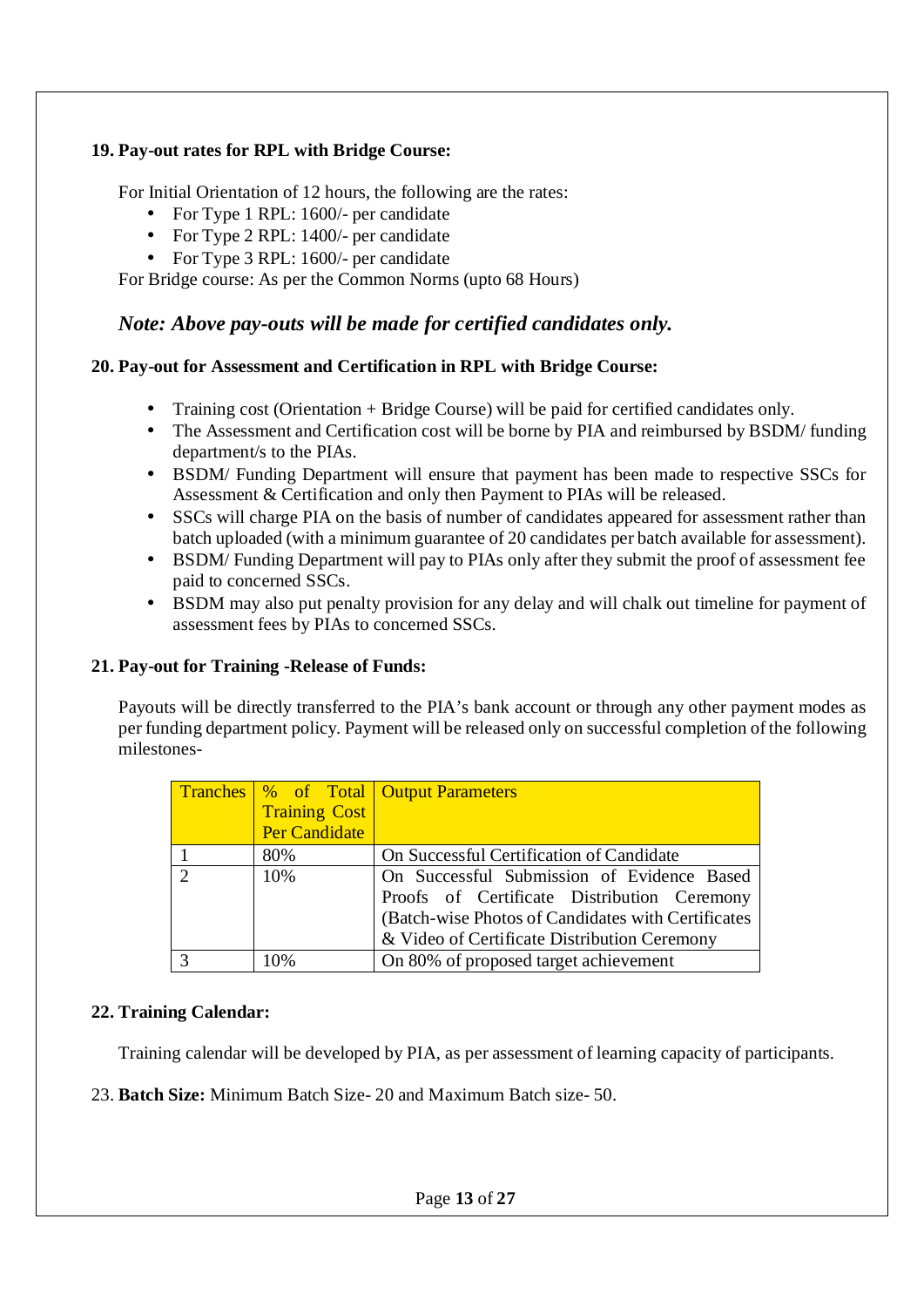#### 24. **Provision of Tool Kit or any other teaching aid:**

A. PIAs shall provide a job-role specific kit to the candidates. In addition to any job-role specific items, it is mandatory that all kits have the following items:

- 1. 01 Standard BSDM T-shirt/Jacket and
- 2. 01 Standard BSDM Cap
- 3. Job Role Related Reference Material

B. Details of items in relation to Job Role Specific Kit shall be proposed by the PIA in the Project Proposal Template, and may be changed by BSDM while approving.

Note- The costs for the same shall be borne by the PIA. Also in case the funding department has a provision of separately providing toolkit for a specific job-role then the PIA has to provide the suggested toolkit (in addition to the above mentioned Job role specific kit) at the end of the training to the successful trainees, the cost of which will be reimbursed by the funding department. However the PIAs have to get the approval of the component/s and quality of the tool kit from the funding department/s prior commencement of training.

#### **25. Certificate and Mark sheet Distribution:**

- PIAs shall conduct a Certificate and Mark sheet Distribution Ceremony for Candidates. PIA to ensure the presence of each candidate. Candidates to wear the standard BSDM T-shirt/Jacket (having BSDM and Funding Department Logo) for the Certification & Mark sheet Distribution Ceremony.
- High resolution pictures and videography are to be taken of the Certificate and Mark sheet Distribution Ceremony including batch-wise photos of candidates. PIAs are to submit images and videos to BSDM/funding department in form of a CD/DVD with invoice printout.

#### **26. Monitoring framework:**

- Post selection, the successful applicant has to register their each RPL Center as a Skill Development Center (SDC) on the web portal of BSDM (www.skillmissionbihar.org) by following due online registration processes and terms and conditions as specified by BSDM. The BSDM portal will also cover the entire value chain of RPL process implementation from registration of candidates, batch uploading (will be done by PIA), monitoring, evaluation of training to tracking along with PIAs registration, payment management etc.
- For Type 1 and 2- PIA to regularly upload manual attendance of candidates on BSDM portal and to submit the time stamped video recording (15 Min recording of every day 5 min each at training start time, in between and training end time clearly facing all the candidates along with trainer each day.
- For Type 3- Aadhaar based biometric and IP base CCTV to be installed by PIA at the Centre
- The first process of due diligence after the initial registration process will be done as Desk Appraisal by BSDM. It can be done by both online and offline method.
- The physical verification of the proposed center may be carried out by BSDM and/or funding department officials.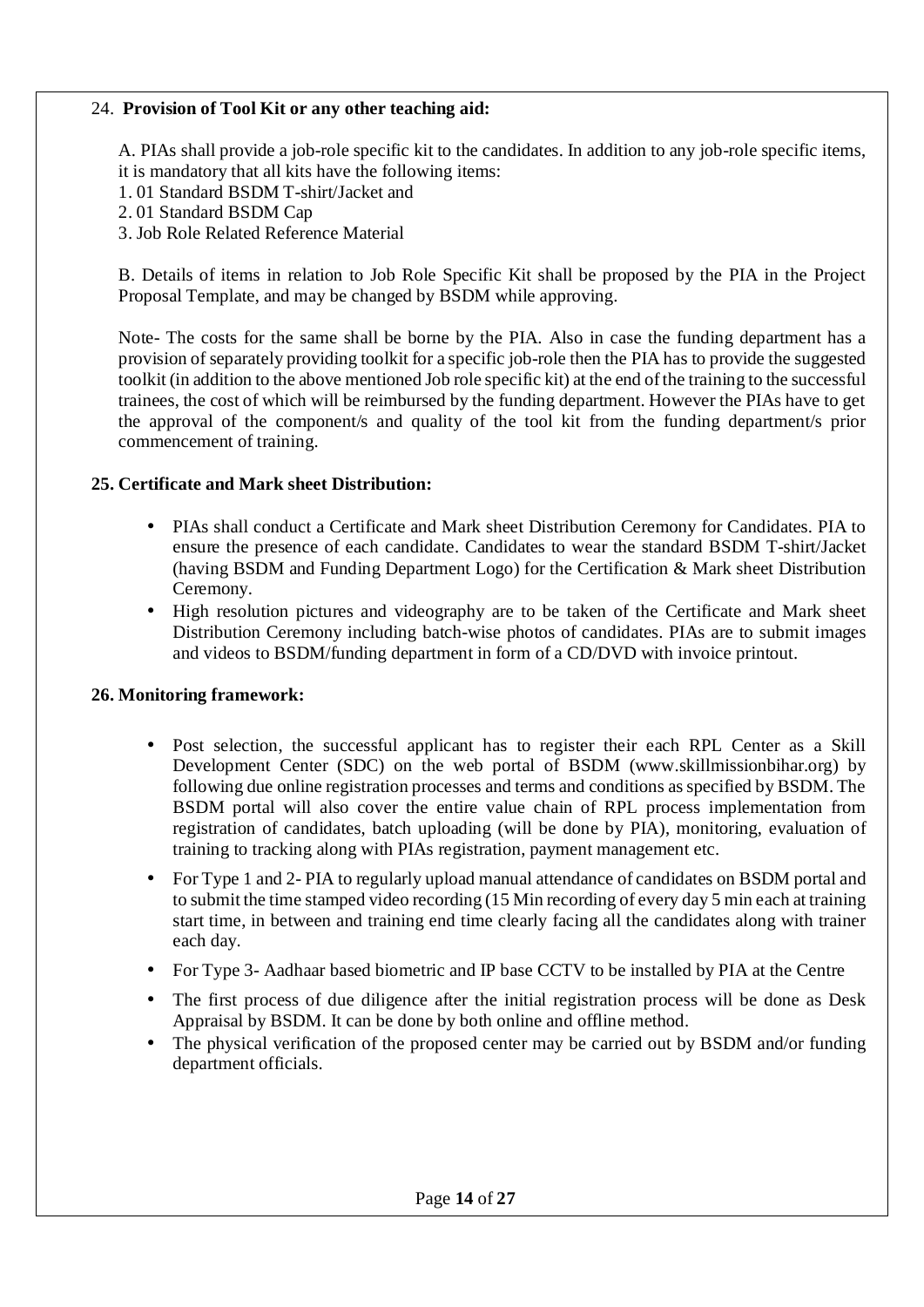#### **Instructions to the Bidders:**

#### **1. Completeness of Response**

- **A.** Bidders are advised to study all instructions, forms, requirements and other information in the RFP document carefully. Submission of the bid shall be deemed to have been done after careful study and examination of the RFP document with full understanding of its implications.
- **B.** The response to this RFP should be full and complete in all respects. Failure to furnish all information required by the RFP documents or submission of a proposal not substantially responsive to this document will be at the Bidder's risk and may result in rejection of its Proposal at any stage i.e. even at post agreement execution stage.
- **C.** RFP should be submitted by the Agencies (PIAs) as Sole applicants only.

#### **2. RFP Proposal Preparation cost & related issues**

- **A.** The bidder is responsible for all the costs incurred in connection with participation in this process, including, but not limited to, costs incurred in conduct of informative and other diligence activities, preparation of proposal, participation in meetings/discussions/presentations, in providing any additional information required by BSDM to facilitate the evaluation process and Awarding of Contract.
- **B.** BSDM shall not in no case be responsible or liable for any of such above said costs, regardless of the conduct or outcome of the bidding process.

#### **3. Definitions/ Terms of Reference (TOR):**

- **A.** This RFP does not prevent or force BSDM to engage in negotiations or to award a contract. Further, no reimbursable cost may be incurred in anticipation of award or for preparing the Proposal for this RFP.
- **B.** The selected bidder to whom Letter of Award (LOA) has been issued will have to enter into an Agreement with the BSDM within 60 days of issue of LOA. The format of agreement will be shared at the time of issuance of LOA.
- **C. Agreement Validity:** The Agreement will be valid for a period of one year and may be extended for further period as per mutual agreement of both the parties. However at the end of every year the performance of the bidder regarding compliance to the conditions of this RFP and the agreement shall be reviewed and the agreement may be terminated by BSDM by giving a notice of two month, if the performance is not found satisfactory. The decision of BSDM shall be final in this regard.

#### **D. Performance Guarantee:**

- 1. An amount equivalent to INR Rs. 5,00,000/- (Five Lac) will be deposited by the successful bidder as performance guarantee in form of demand draft/ Bank Guarantee issued from a Scheduled/Nationalized Bank in favour of "Bihar Skill Development Mission" payable at Patna within 30 days of issuance of LOA. The demand draft should be payable at Patna. This performance guarantee will be returned to the successful bidder after the expiry of the selection period. However no interest will be given to the successful bidder for this deposited performance guarantee.
- 2. It the bidder fails to perform satisfactorily as per terms of the agreement, BSDM reserves the right to cancel the selection and terminate the agreement and may forfeit the performance guarantee without assigning any reason. The decision of CEO, BSDM will be final and conclusive in this regard.

#### **4. Right to Terminate the Process and issue of Corrigendum and other Right**

**A.** BSDM may, for any reason, modify the RFP Document by a corrigendum and may, at its discretion, extend the last date for the receipt of Proposals.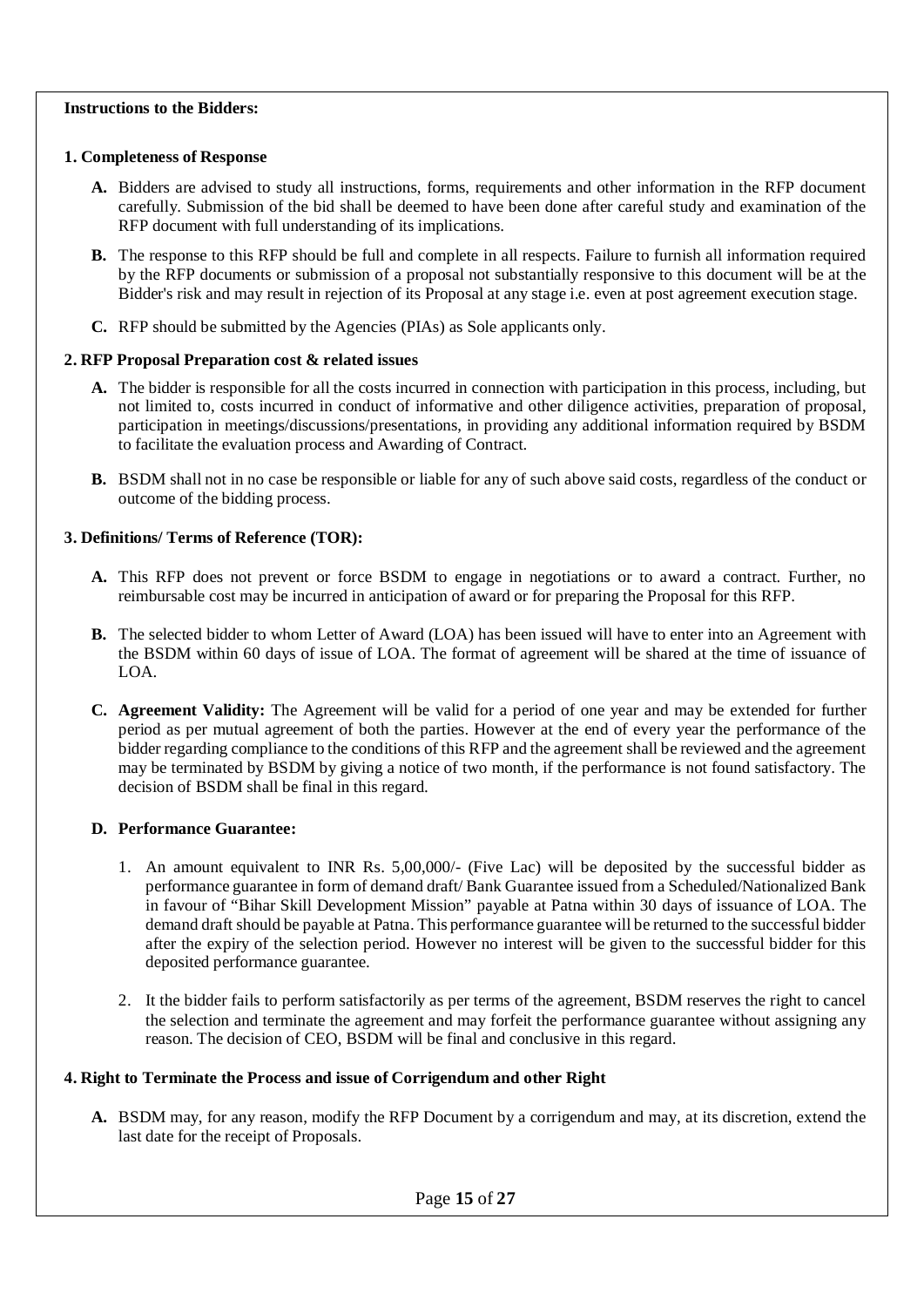- **B.** BSDM may terminate the RFP process at any time without assigning any reason. BSDM makes no commitments, express or implied, that this process will result in a business transaction with anyone or between anyone.
- **C.** BSDM reserves the right to modify and amend any of the condition/criterion as stipulated in whole of this RFP Document depending upon project priorities vis-à-vis urgent commitments.

#### **5. Submission of Proposals**

- **A.** The Proposal must submitted online mode containing single stage as below-
	- A) Technical Bid Open Stage
- **B.** Bidder shall submit all the required documents as mentioned in the annexure including Tech Forms. It should be ensured that various formats mentioned in this RFP should be adhered to and no changes in the format should be done.
- **C.** Any proposal received by the BSDM after the stipulated deadline shall be rejected and returned unopened to the Bidder.
- **D.** The bids submitted by telex/telegram/fax/e-mail etc. shall not be considered. No correspondence will be entertained on this matter.
- **E.** BSDM shall not be responsible for any postal delay or non-receipt/ non delivery of the documents. No further correspondence on the subject will be entertained.

#### **6. Technical Bid and Evaluation:**

#### **(A) Preliminary Eligibility Criteria**:

The bidders (PIAs) should satisfy the following eligibility criteria to qualify for the Technical Evaluation. Proposals not

meeting the eligibility criteria and not containing the supporting documents will be summarily rejected:

| Sr. | <b>Criteria</b>                                                                                                                                                                                                                                                                                                                                                                                                                                                                                                                                                                                                   | <b>Supporting Document(s)/Evidence</b>                                                                                                                               |
|-----|-------------------------------------------------------------------------------------------------------------------------------------------------------------------------------------------------------------------------------------------------------------------------------------------------------------------------------------------------------------------------------------------------------------------------------------------------------------------------------------------------------------------------------------------------------------------------------------------------------------------|----------------------------------------------------------------------------------------------------------------------------------------------------------------------|
| No. |                                                                                                                                                                                                                                                                                                                                                                                                                                                                                                                                                                                                                   |                                                                                                                                                                      |
| 1.  | The Bidder must be an organization incorporated and / or<br>registered in India, under any Act on or before 1 <sup>st</sup> April,<br>2015.                                                                                                                                                                                                                                                                                                                                                                                                                                                                       | Copy of the Certificate of Incorporation /<br>Registration under respective acts of<br>incorporation/registration.                                                   |
| 2.  | Only those PIAs affiliated with concerned Sector Skill<br>Council (SSC) will be eligible.                                                                                                                                                                                                                                                                                                                                                                                                                                                                                                                         | Valid Affiliation Certificate                                                                                                                                        |
| 3.  | The Bidder's Organization should have a minimum<br>average annual turnover (AATO) of Rs. 5 Crores or above<br>over the last two financial years i.e. (2015-16) and (2016-<br>17) and should have a positive Net Worth as on 31-03-<br>2017. For clarification of doubt, please note that<br>provisional financial statements for FY 2017-18 will not<br>be accepted. However an organization can submit audited<br>statements for FY 2017-18 and in that case AATO will be<br>calculated over the last two financial years i.e. (2016-17)<br>and (2017-18) and Net Worth will be calculated as on 31-<br>03-2018. | Copy of the Audited Profit and Loss Statement<br>and Balance Sheet and Copy of the letter from a<br>Chartered Accountant regarding the turnover<br>and the net worth |
| 4.  | The Bidder should not be black listed from any of the<br>Government Department as on the date of opening of this<br>Tender.                                                                                                                                                                                                                                                                                                                                                                                                                                                                                       | Affidavit as per Annexure II.                                                                                                                                        |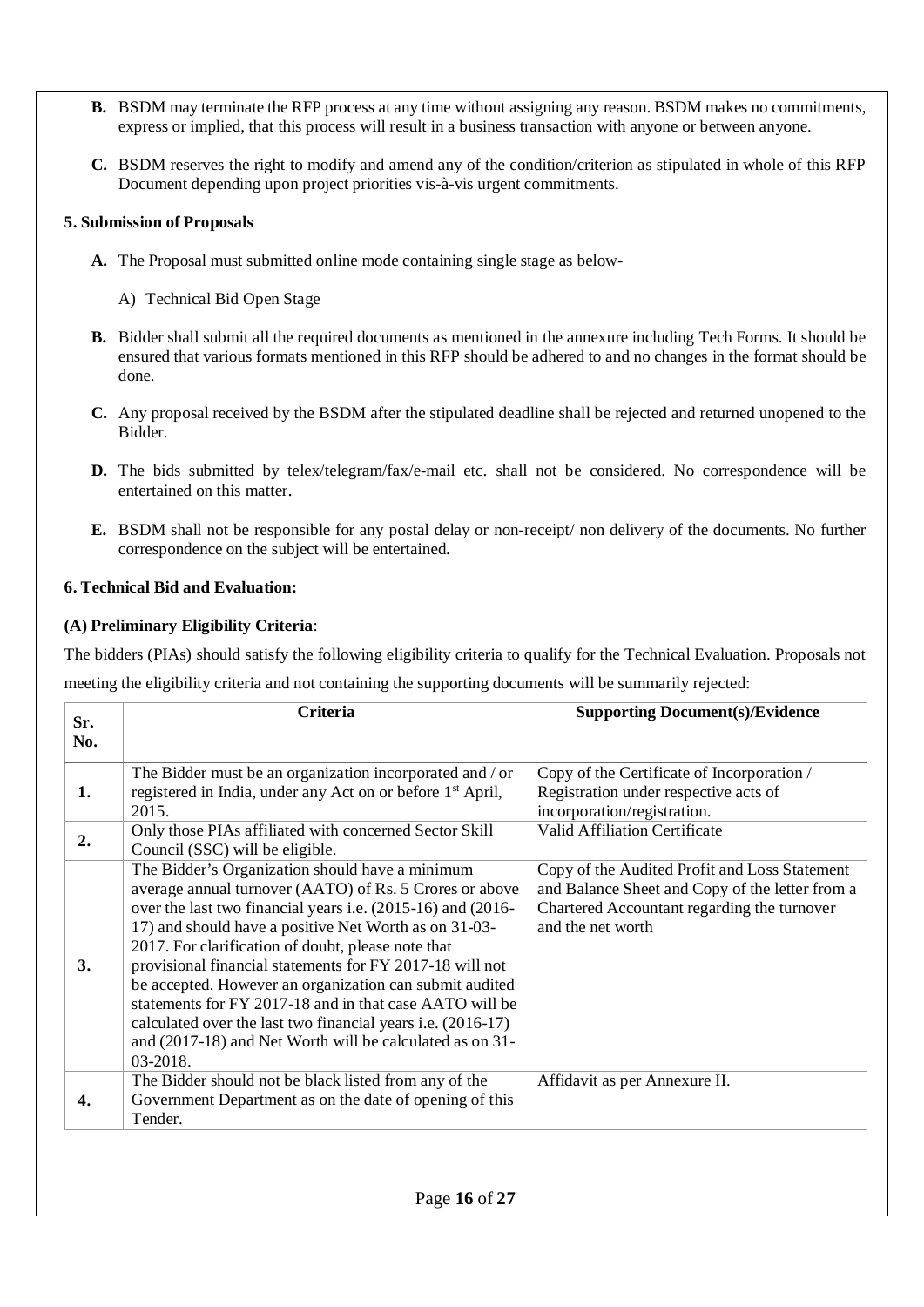#### **(B) Technical Evaluation:**

- A. Only those bidders who have passed the Preliminary Eligibility Criteria will be eligible for Technical Evaluation.
- B. Under Technical Evaluation, the bidder has to give a technical presentation and has to demonstrate the detailed approach of RPL Program implementation, candidate mobilisation strategy, along with their past credentials, training and placement records, industry linkages, number of candidates trained, placed etc.
- C. Any attempt by a Bidder to influence the bid evaluation process may result in the rejection of its Proposal.
- D. The selection by BSDM will be an empanelment only and the successful bidder / bidders will be issued Letter of Empanelment (LOE) and will be allocated to a funding department. The selected PIAs will then have to submit a specific proposal/project for target allocation to the concerned funding department. Upon sanction, these agencies have to enter into an Agreement with the funding department/s before execution of sanctioned RPL Program/Project.
- E. Please note that at the time of submission of specific proposal/project to the concerned funding department, the funding department may ask for further details and relevant documents/study in support of specific project proposed by the PIA.
- F. The expenses incidental to the execution of the agreement should be borne by the successful bidder / bidders.

#### **8. Payment Terms**

- **A.** No advance payment shall be made. Statutory deductions (if applicable) will be made on applicable rates.
- **B.** All payments to the successful Bidder (with whom an agreement is made) shall be made on, as and when eligible, basis upon submission of invoices along with the sign off of related documents thereof.
- **C.** BSDM will pay the invoice within 30 days from the receipt of the invoice, if complete in all respect and eligible for payment, through NEFT/RTGS in the Bidders account or through cheque.
- **D.** By inviting proposals under this RFP, BSDM does not give any guarantee/commitment expressed or implied for the number of candidates or targets that will be trained under this RPL with Bridge Course Program. However, BSDM will make its best efforts to have the largest participation of targeted youth as envisioned by the state.
- **9. Cost Escalation:** As per BSDM Norms as amended time to time.

#### **Bid Submission Forms and Annexures**

The bidders are expected to respond to the RFP using the forms given in this section with all supporting documents.

## *Proposal shall comprise of following forms:*

Tech 1: Covering Letter with Correspondence Details Tech 2: Details of the bidder organization and eligibility related information Annexure I: Specified Job Roles for RPL with bridge Course Annexure II: Affidavit Annexure III: Power of Attorney in favour of Authorised Representative Annexure IV: Project Proposal Template

**Note:** One Copy of this RFP document with each page signed and stamped by the authorised representative has to be submitted along with proposal document as an acknowledgement and acceptance of the terms and conditions and scope of work under this RFP.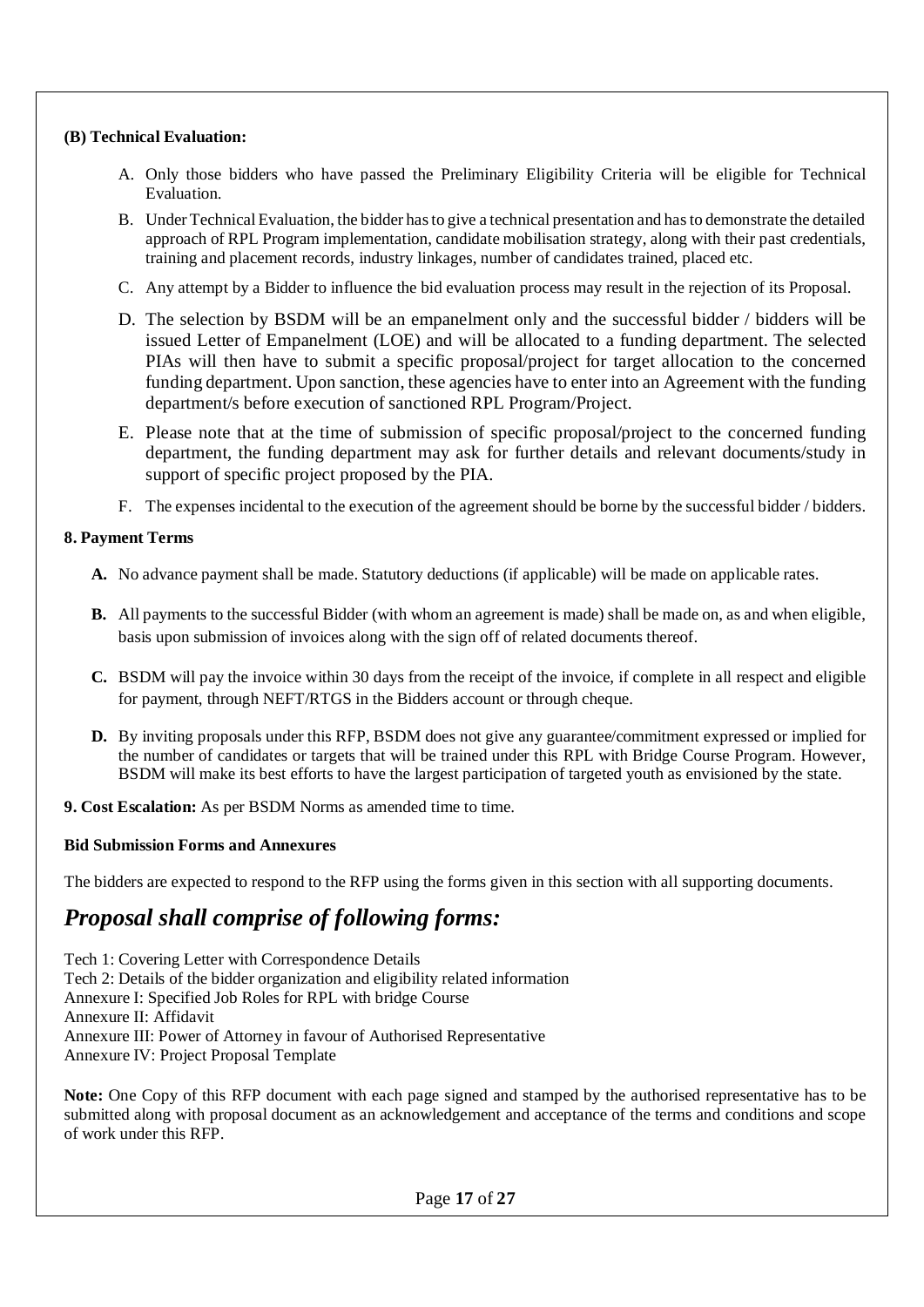#### **Tech 1**

Covering Letter on Letterhead of the Bidder with Correspondence Details

<Location, Date>

To, The Principal Secretary Department of Labour Resources Government of Bihar -cum-Chief Executive Officer Bihar Skill Development Mission

Dear Sir,

We, the undersigned, offer to provide services as stated in the RFP No. ..................... Dated....................... We are hereby submitting our Request for Proposal for **Tender Notice for Selection of Project Implementation Agencies (PIAs) by Bihar Skill Development Mission (BDSM) for conducting "RPL with Bridge Course" program in specified Job roles (Annexure I) in Bihar.**

We hereby declare and undertake that:

- (a) All the information and statements made in this Proposal are true and we accept that any misinterpretation or misrepresentation contained in this document may lead to our disqualification by the BSDM.
- (b) Our Proposal shall be valid and remain binding upon us for a period of 180 days from the last date of submission of this RFP.
- (c) In submitting the Proposal, we undertake to observe the laws against fraud and corruption, including bribery, in force in India.

We understand that BSDM is not bound to accept any Proposal that it receives.

We remain, Yours sincerely,

| Authorized Signature:                        |  |
|----------------------------------------------|--|
| Name and Title of Authorised Signatory:      |  |
|                                              |  |
| In the capacity of / Designation:            |  |
| Correspondence Address:                      |  |
| Contact information (Mobile No. and e-mail): |  |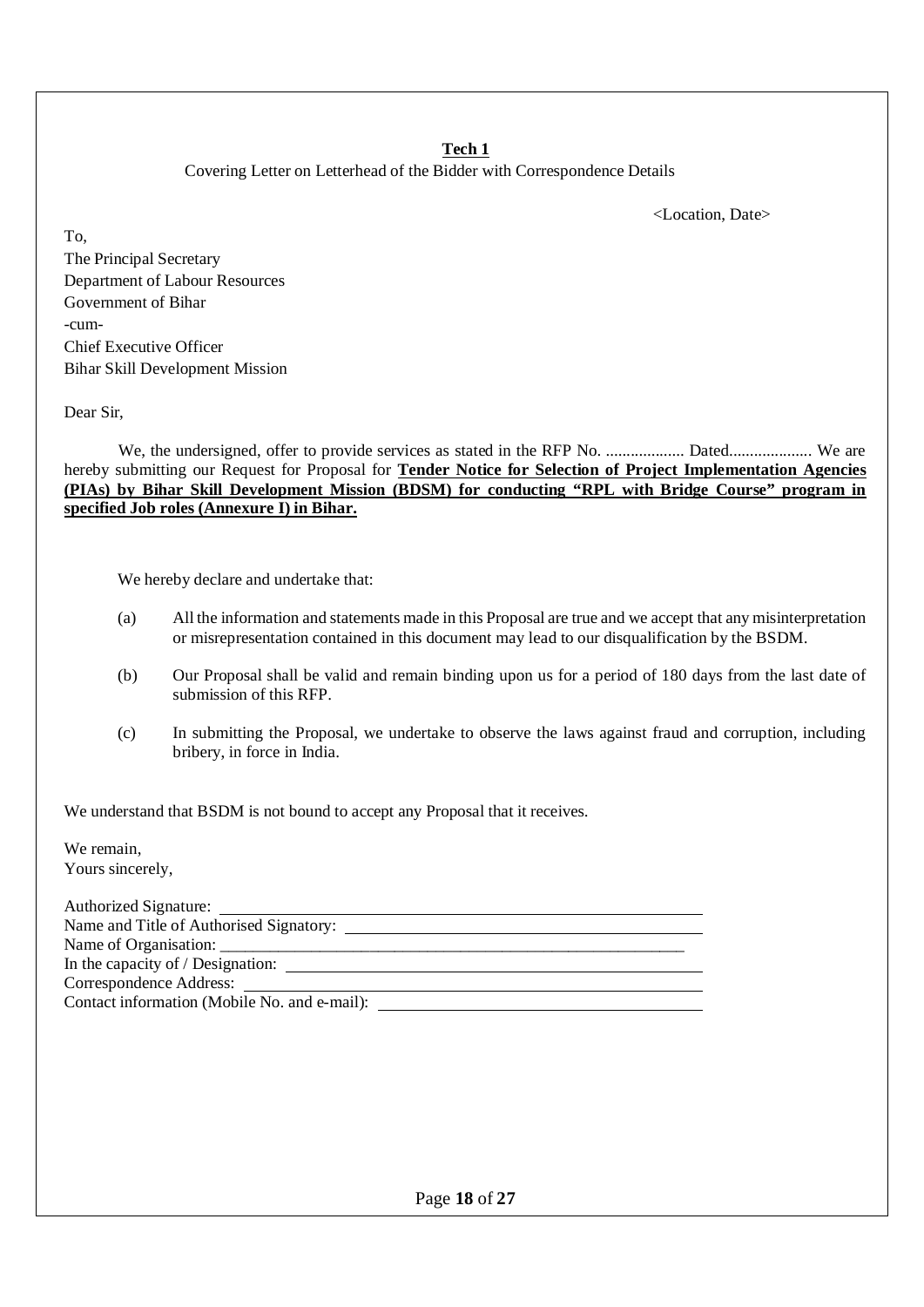|                | Thipol tant Thiormation and Details                          |                                                 |
|----------------|--------------------------------------------------------------|-------------------------------------------------|
| Sl.            | Particulars                                                  | Details                                         |
| No.            |                                                              |                                                 |
| 1              | Name of the Organization:                                    |                                                 |
| $\overline{2}$ | Name and Designation of the Contact Person                   |                                                 |
| $\overline{3}$ | Address and Contact Details (E-Mail and Mobile               |                                                 |
| $\overline{4}$ | No.) of the Contact Person<br>Corporate website URL.         |                                                 |
| $\overline{5}$ | Legal Status (Whether Company, Proprietorship,               |                                                 |
|                | Partnership, Society/Trust etc.)                             |                                                 |
| 6              | Address of Head Office:                                      |                                                 |
| $\tau$         | Incorporation/Registration status of the Agency              | Submit Incorporation Certificate                |
|                |                                                              | Page No. at which enclosed:                     |
| 8              | Date of Incorporation/Registration                           |                                                 |
| 9              | Power of Attorney in the name of the Authorized<br>signatory | Page No. at which enclosed:                     |
| 10             | Turnover in the last 2 Years:                                | FY 2015-16: $\frac{1}{2}$ /-                    |
|                |                                                              | FY 2016-17: $\frac{1}{2}$ /-                    |
|                |                                                              | Submit a CA Certificate stating the above       |
|                |                                                              | figures                                         |
|                |                                                              | Page No. in which CA Certificate has been       |
|                |                                                              | enclosed:                                       |
|                |                                                              | <b>Also submit Audited Financial statements</b> |
|                |                                                              | for both the FYs.                               |
| 11             | Net worth as on 31-03-2017                                   | As on $31 - 03 - 2017$ $\frac{ }{}$             |
|                |                                                              | Submit a CA Certificate stating the above       |
|                |                                                              | figure                                          |
|                |                                                              | Page No. in which CA Certificate has been       |
|                |                                                              | enclosed:                                       |
| 12             | PAN Number                                                   | Page No. at which enclosed:                     |
| 13             | <b>GSTIN Number</b>                                          | Page No. at which enclosed:                     |
| 14             | A Notarized Affidavit stating that the firm has not          | Page No. at which Affidavit has been            |
|                | been blacklisted by any Central / State Government           | $enclosed$ :                                    |
|                | / Public Sector                                              |                                                 |
| 15             | One Copy of the whole of the RFP document with               | Page No. at which enclosed:                     |
|                | each page signed and stamped.                                |                                                 |
|                |                                                              |                                                 |

**Tech 2 Important Information and Details**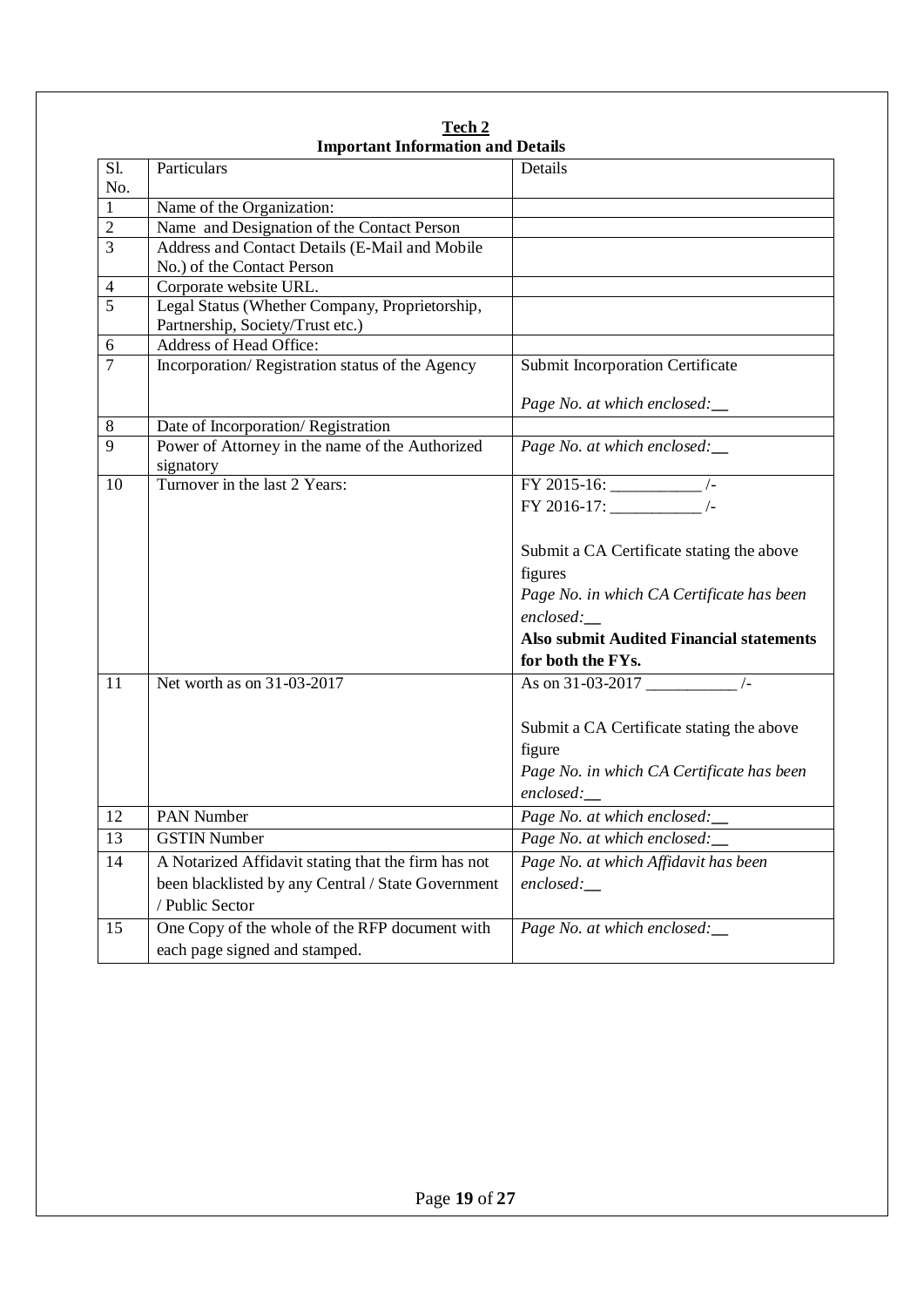### *Annexure- I*

| Sl. No.         | <b>Sector</b>                                                    | <b>Job Role (QP)</b>                                | QP <sub>No.</sub>     | <b>Urban/ Rural Area</b> |  |
|-----------------|------------------------------------------------------------------|-----------------------------------------------------|-----------------------|--------------------------|--|
| 1               | Agriculture                                                      | Makhana Grower cum Processor                        | AGR/Q0306             | Urban & Rural            |  |
| $\overline{2}$  | Agriculture                                                      | Beekeeper                                           | AGR/Q5301             | Urban & Rural            |  |
| 3               | Agriculture                                                      | <b>Agriculture Extension Service Provider</b>       | AGR/Q7601             | Urban & Rural            |  |
| 4               | Agriculture                                                      | Gardener                                            | AGR/Q0801             | Urban & Rural            |  |
| 5               | Agriculture                                                      | Dairy Farmers/Entrepreneur                          | AGR/Q4101             | Urban & Rural            |  |
| 6               | Agriculture                                                      | Village Level Milk Collection Incharge              | AGR/Q4202             | Urban & Rural            |  |
| $\tau$          | Agriculture                                                      | <b>Chilling Plant Technician</b>                    | AGR/Q4205             | Urban & Rural            |  |
| 8               | Agriculture                                                      | <b>Animal Health Worker</b>                         | <b>AGR/Q4804</b>      | Urban & Rural            |  |
| 9               | Agriculture                                                      | <b>Small Poultry Farmer</b>                         | AGR/Q4306             | Urban & Rural            |  |
| 10              | Agriculture                                                      | <b>Aquaculture Worker</b>                           | <b>AGR/Q4904</b>      | Urban & Rural            |  |
| 11              | Construction                                                     | <b>Mason General</b>                                | CON/Q0103             | Urban & Rural            |  |
| 12              | Construction                                                     | <b>Mason Tiling</b>                                 | <b>CON/Q0104</b>      | Urban & Rural            |  |
| $\overline{13}$ | Construction                                                     | <b>Mason Concrete</b>                               | <b>CON/Q0105</b>      | Urban & Rural            |  |
| 14              | Construction                                                     | Bar Bender & Steel Fixer                            | CON/Q0203             | Urban & Rural            |  |
| 15              | Construction                                                     | <b>Shuttering Carpenter - System</b>                | CON/Q0304             | Urban & Rural            |  |
| 16              | Construction                                                     | Scaffolder-System                                   | CON/Q0305             | Urban & Rural            |  |
| 17              | Construction                                                     | <b>Construction Electrician - LV</b>                | CON/Q0603             | Urban & Rural            |  |
| 18              | Construction                                                     | <b>Construction Painter &amp; Decorator</b>         | CON/Q0503             | Urban & Rural            |  |
| $\overline{19}$ | Construction                                                     | <b>Construction Fitter</b>                          | <b>CON/Q1205</b>      | Urban & Rural            |  |
| 20              | Construction                                                     | Fabricator                                          | <b>CON/Q1206</b>      | Urban & Rural            |  |
| 21              | Construction                                                     | False Ceiling & Dry Wall Installer                  | <b>CON/Q1107</b>      | Urban & Rural            |  |
| 22              | Instrumentation<br>Automation<br>Surveillance<br>& Communication | DTH Set-top Box Installer and Service<br>Technician | IAS/ELE/Q8101         | Urban                    |  |
| $23\,$          | Instrumentation<br>Automation<br>Surveillance<br>& Communication | DAS Set-top Box Installer and Service<br>Technician | IAS/ELE/Q8105   Urban |                          |  |
| 24              | Instrumentation<br>Automation<br>Surveillance<br>& Communication | <b>CCTV</b> Installation Technician                 | IAS/ELE/Q4605         | Urban                    |  |
| 25              | Plumbing                                                         | Plumber (General)                                   | PSC/Q0104             | Urban                    |  |
| 26              | Green Jobs                                                       | Safai Karamchari                                    | SGJ/Q6102             | Urban                    |  |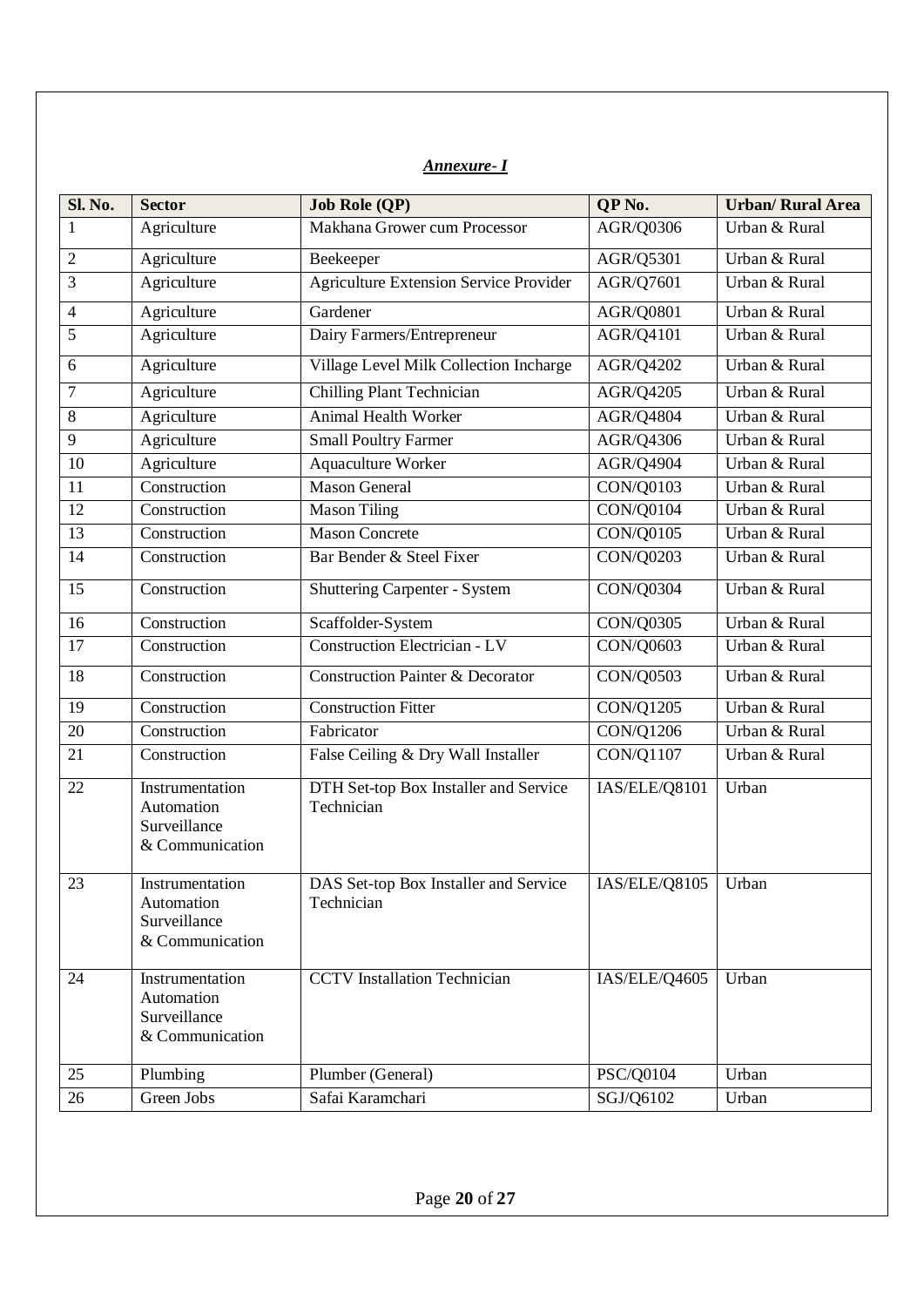#### *Annexure-II*

(Affidavit on non-judicial stamp paper by Authorized Representative of the applicant with his / her dated signature and enterprise seal)

#### **AFFIDAVIT**

- 1. I/We do hereby certify that all the statements made in our bids in response to the RFP Reference No....................................................................................... Dated.................................... and in the required attachments are true, correct and complete. I / we, am / are well aware of the fact that furnishing of any false information / fabricated document would lead to rejection of my bid at any stage besides liabilities towards prosecution under appropriate law.
- 2. I/We, on behalf of ........................................................ (Name of the PIA), with its registered office at ............................................................. do hereby declare that the above-mentioned bidder is not under a declaration of ineligibility for corrupt and fraudulent practises or for any other reason, whatsoever and has not been blacklisted / debarred by the Government of India or any of its agencies, including public enterprises and or by any State Government or any of its agencies.
- 3. I/We on behalf of ........................................................ (Name of the PIA) do hereby affirm and undertake that we have carefully read and understood the whole tender documents and will unconditionally abide by all the terms and conditions as given in the above mentioned RFP.

For and on behalf of: Signature: Name: Designation: Date: (Organization Seal)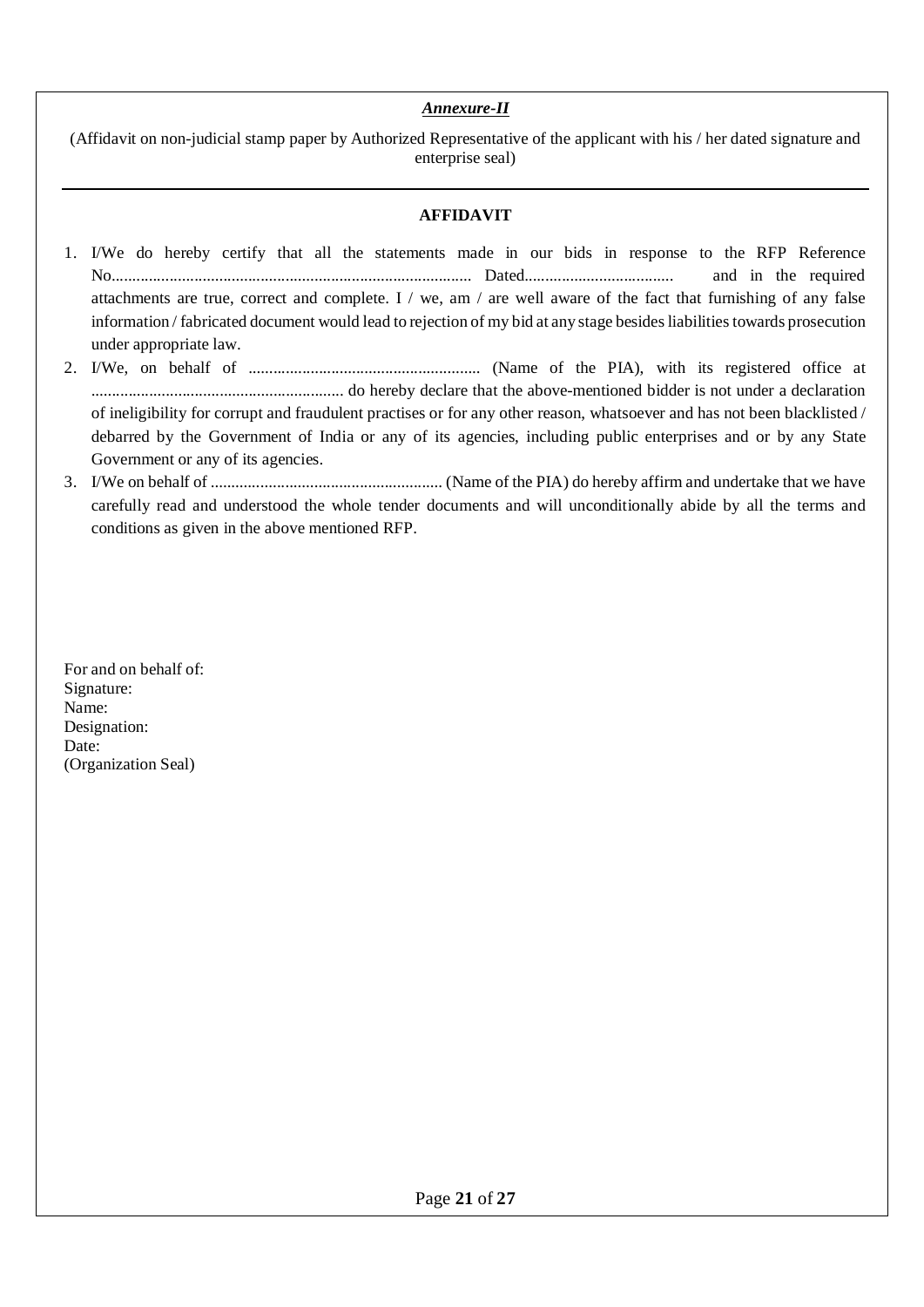#### *Annexure-III*

#### **(Power of Attorney in favour of Authorized Representative)**

(Note: To be executed on a non-judicial stamp paper of Rs. 100/- or more)

| Know all   |  |  |         |     |                                                                                                                         |           |  |                       |           |      |           |
|------------|--|--|---------|-----|-------------------------------------------------------------------------------------------------------------------------|-----------|--|-----------------------|-----------|------|-----------|
|            |  |  |         |     |                                                                                                                         |           |  |                       |           |      |           |
| nominate,  |  |  | appoint | and |                                                                                                                         | authorize |  | Mr/                   | <b>Ms</b> |      | (name)    |
|            |  |  |         |     |                                                                                                                         |           |  | daughter /            |           | wife | of        |
|            |  |  |         |     |                                                                                                                         |           |  | presently residing at |           |      |           |
|            |  |  |         |     |                                                                                                                         |           |  |                       |           |      |           |
|            |  |  |         |     |                                                                                                                         |           |  |                       |           |      |           |
|            |  |  |         |     | and on our behalf, all such acts, deeds and things including to enter into negotiation, as are necessary or required in |           |  |                       |           |      |           |
| connection |  |  |         |     | with or incidental to submission of our Bid for the RFP                                                                 |           |  |                       |           |      | Reference |
|            |  |  |         |     |                                                                                                                         |           |  |                       |           |      |           |

The attorney is fully authorized for providing information/ responses to the tendering authority, representing us in all matters before the tendering authority including negotiations with the tendering authority, signing and execution of all affidavits, undertakings and agreements consequent to acceptance of our bid, and generally dealing with the tendering authority in all matters in connection with or relating to or arising out of our bid for the said tender.

AND we hereby agree to ratify and confirm and do hereby ratify and confirm all acts, deeds and things done or caused to be done by our said Attorney pursuant to and in exercise of the powers conferred by this Power of Attorney and that all acts, deeds and things done by our said Attorney in exercise of the powers hereby conferred shall and shall always be deemed to have been done by us.

IN WITNESS WHEREOF WE, ………………………………………………………………,

THE ABOVE NAMED PRINCIPAL HAVE EXECUTED THIS POWER OF ATTORNEY ON THIS ………….DAY OF …………………….

For ………………………………..;

{Signature, name, designation and address }

Accepted

…………………………………………

(Signature)

(Name, Title and Address of the Attorney)

Witnesses: 1.

 $2<sub>1</sub>$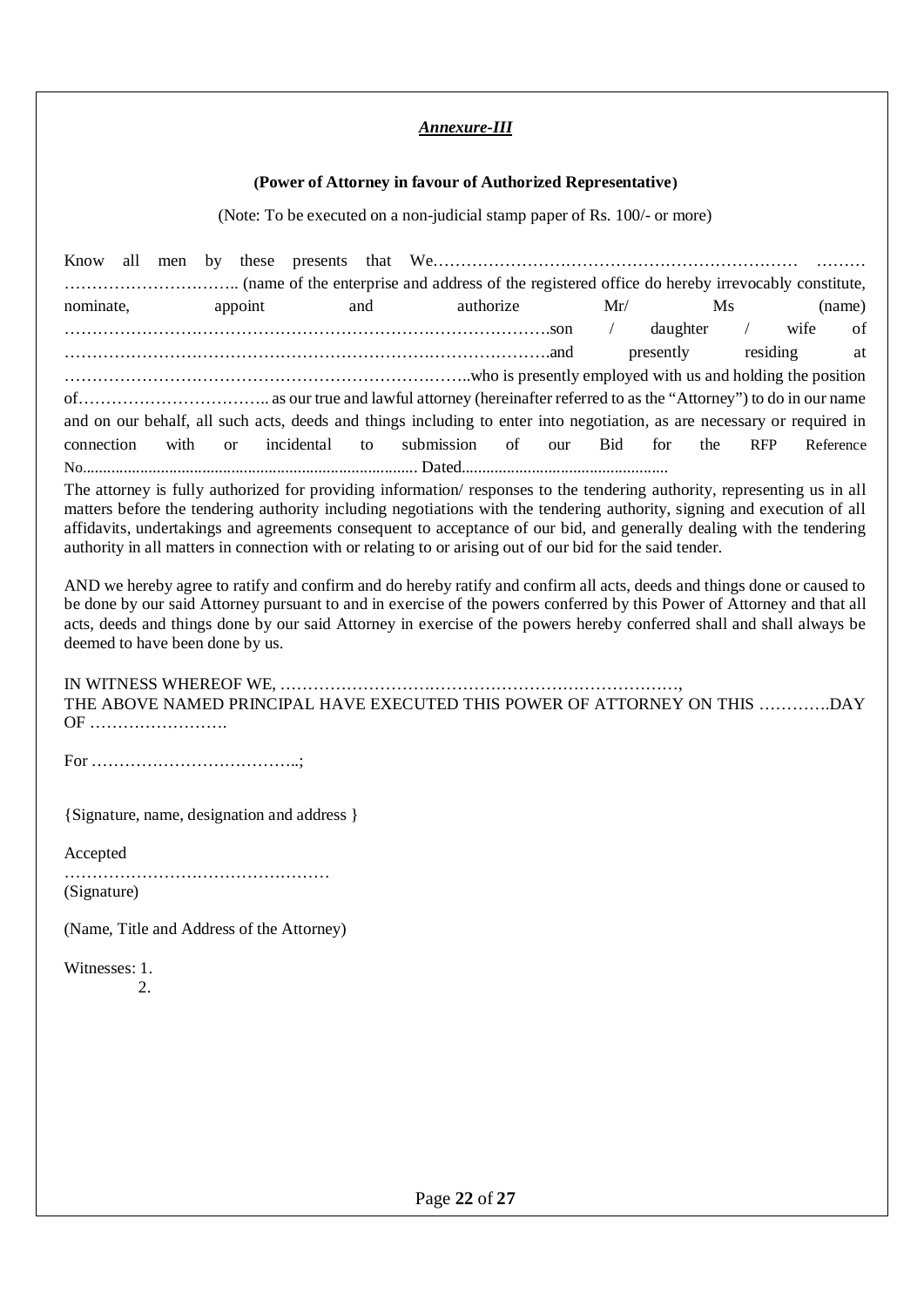### *Annexure IV*

### **PROJECT PROPOSAL TEMPLATE**

### **"RPL WITH BRIDGE COURSE" TRAINING PROJECT PROPOSAL**

#### **Instructions for preparing a RPL Project Proposal**

- Please read all the instructions carefully. à.
- Kindly provide relevant information in the given order of this template. Please avoid deviations from the template format.
- All fields are mandatory unless otherwise specified.
- PIA proposals shall not target less than 500 beneficiaries and not more than 5000 beneficiaries at this stage. However BSDM/ Funding Department may allocate further/additional target depending on the PIA performance and timely execution of training for the allocated target with quality.
- Under each section, there may be sub-headers, for which the applicant needs to provide the relevant information. Headers and sub-headers are followed by grey text that gives a brief description of the information to be provided by the applicant.
- All supporting documents should be stamped with organizations' seal and signed by the authorized signatory.
- The Project Proposal may undergo several rounds of review and revisions before final approval by BSDM  $\mathbf{r}^{\prime}$ or even after selection of the PIAs i.e. at project implementation stage. Please be informed that submission of this application does not mean or indicate any commitment of approval/allocation of targets for the project.
- PIAs must refer whole of this document and BSDM RPL Process and Cost Norms of BSDM while preparing proposal.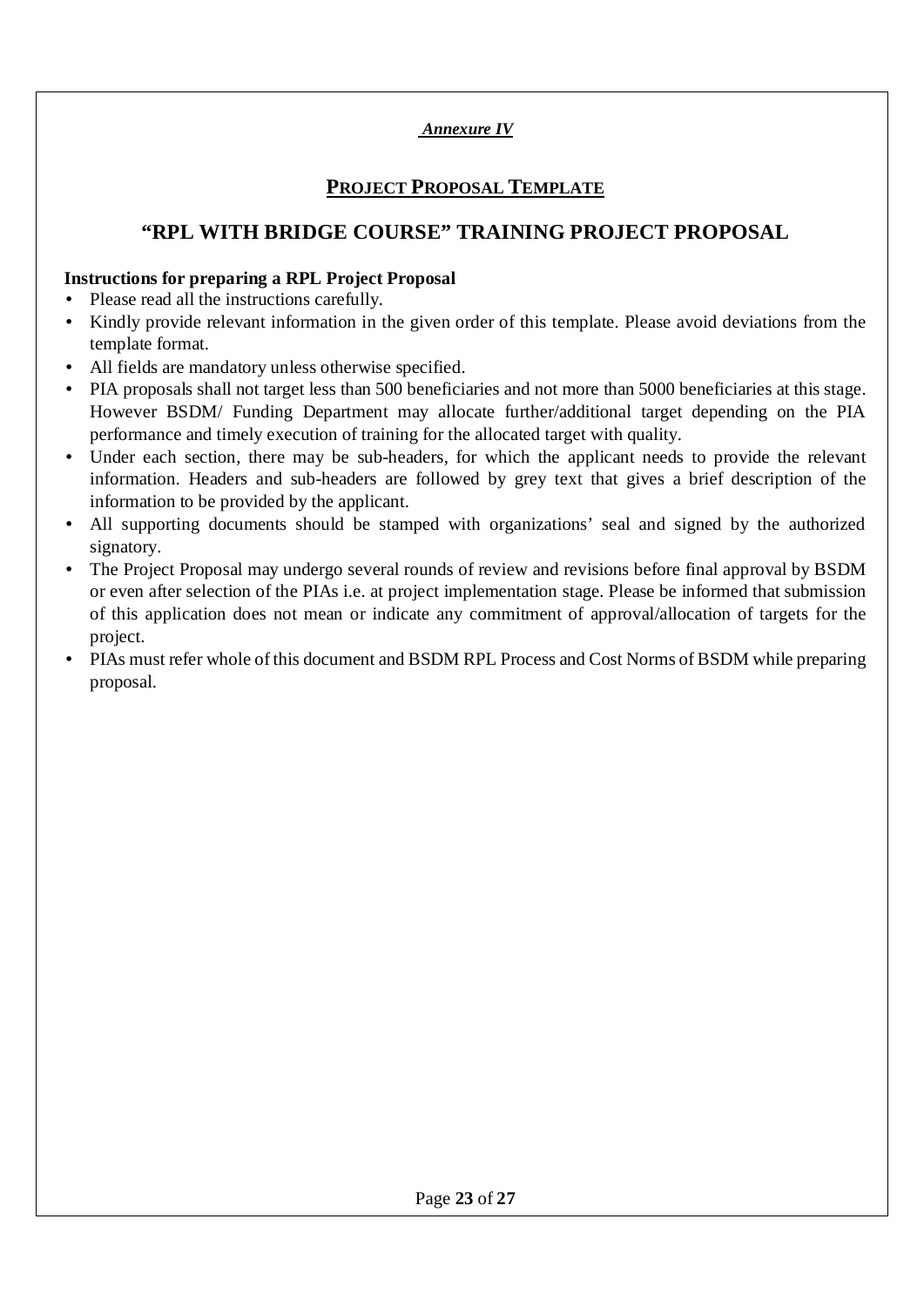### **A. Proposed RPL Locations, Job Roles and Target Details of Project-**

*In RPL, the Location in which the RPL activity will be conducted is important. Applicants are therefore required to provide full name (i.e. Project Type 1 – Name of Venue, Project Type 2 – Company Name & Project Type 3- Training Centre Name) and address of location in which it will be conducting the RPL activity.*

| Sl.<br>No.   | Project<br><b>Type</b> | <b>Project</b><br><b>Locations</b> | <b>RPL</b><br>Location | <b>Sectors</b><br><b>Proposed</b> | Job<br>$\text{Role}(s)$                        | <b>NSQF</b><br>Level | Number of RPL<br><b>ToT</b>                                                      | <b>Targets</b><br><b>Requested</b> |
|--------------|------------------------|------------------------------------|------------------------|-----------------------------------|------------------------------------------------|----------------------|----------------------------------------------------------------------------------|------------------------------------|
|              | (1/2/3)                | (Districts)<br>covered):           | <b>Address</b>         | (As per<br>Annexure<br>$\bf{l}$   | <b>Proposed:</b><br>(As per)<br>Annexure<br>I) |                      | certified<br>Trainers(by<br>concern<br>SSC)<br>for<br>the<br>sector<br>concerned |                                    |
|              |                        |                                    |                        |                                   |                                                |                      |                                                                                  |                                    |
|              |                        |                                    |                        |                                   |                                                |                      |                                                                                  |                                    |
|              |                        |                                    |                        |                                   |                                                |                      |                                                                                  |                                    |
| <b>Total</b> |                        |                                    |                        |                                   |                                                |                      |                                                                                  |                                    |

### **B. Past Training Experiences:**

|    | <b>Past Training</b><br><b>Performance</b>                                          | Government<br><b>Schemes</b> | <b>Fee Based</b><br><b>Programmes</b> | <b>Total</b> | <b>Supporting</b><br><b>Documentation Required</b> |
|----|-------------------------------------------------------------------------------------|------------------------------|---------------------------------------|--------------|----------------------------------------------------|
| a. | <b>Total Number of</b><br>Candidates trained*<br>in last 1 year                     |                              |                                       |              |                                                    |
| b. | Number of<br>Candidates trained*<br>in last 1 year in<br><b>SECTOR</b><br>concerned |                              |                                       |              |                                                    |

*\*Candidates trained refers to the candidates for whom the training has been completed. It includes short term or long term trainings conducted under any Central Government (NSDC/DDU-GKY/ITI/Polytechnics/Any other Central Government run schemes etc.) or State Government (State Skill Development Missions/State Government run schemes) or Fee-based or corporate body. Please submit relevant work orders/ engagement letters/ MoUs in support of above claim.*

### **C. Purpose of RPL Project- (Brief Write-up)**

**a.** *Indicate tangible benefits to the candidate from undertaking RPL under this project.*

#### **b. Is the PIA going to assist target beneficiaries in attaining any of the following during RPL?**

|              |                                                                             | <b>YES (Y) /</b><br>NO(N) |                                                                       |
|--------------|-----------------------------------------------------------------------------|---------------------------|-----------------------------------------------------------------------|
| 1            | Five Year Insurance under<br>Pradhan Mantri Suraksha<br>Bima Yojana (PMSBY) |                           |                                                                       |
| $\mathbf{2}$ | <b>Formalised Market Connect</b>                                            |                           |                                                                       |
| 3            | Skills Premium/Industry<br>Recognition                                      |                           | If Yes, kindly specify form of Skills Premium/Industry<br>Recognition |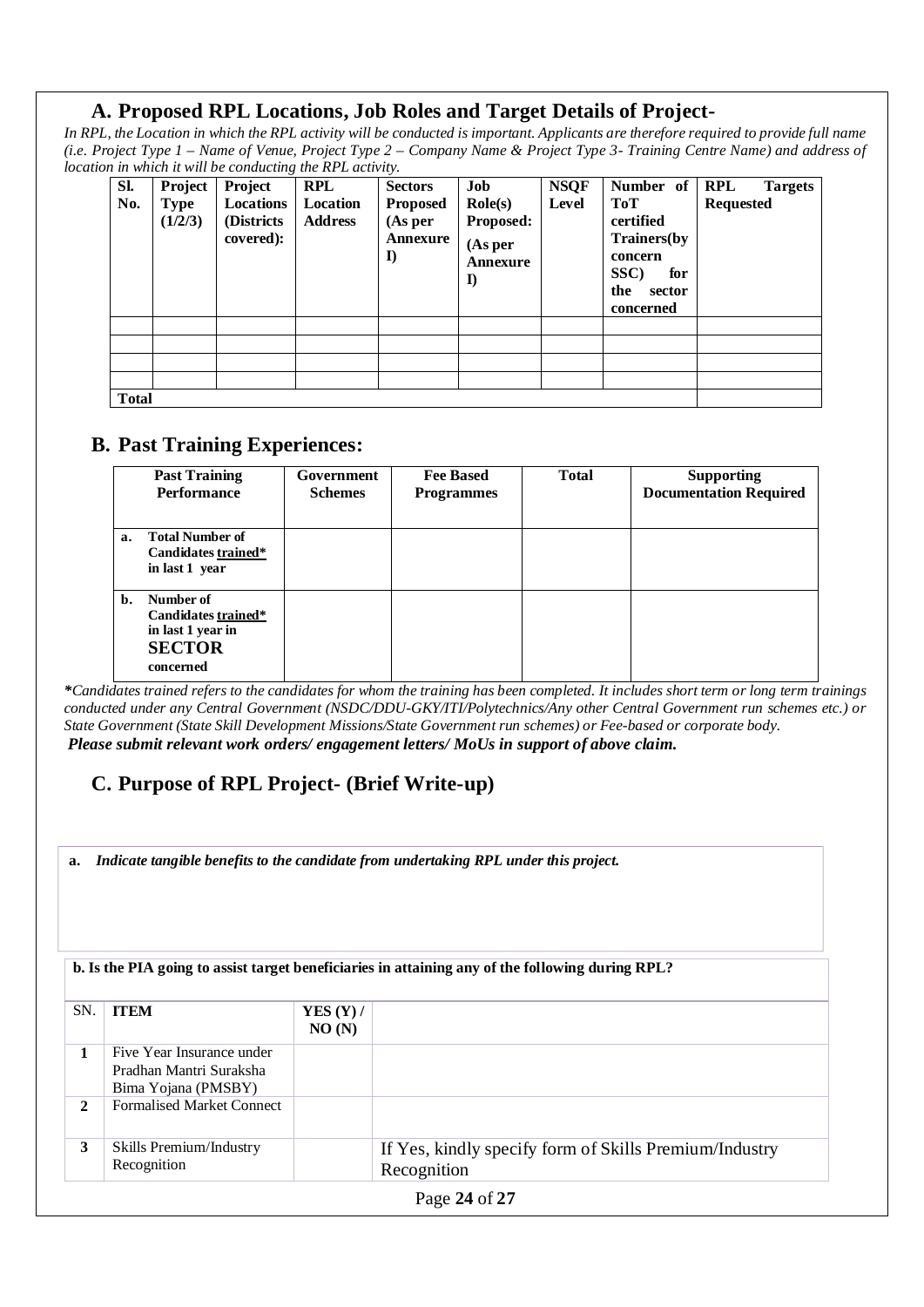| 4 | Bank Loans/Financing                         | If Yes, kindly specify type of Bank Loan of Financing |
|---|----------------------------------------------|-------------------------------------------------------|
|   | Licenses                                     | If Yes, kindly specify type of Licenses               |
| 6 | Formation of Cooperatives                    | If Yes, kindly specify name of Cooperatives           |
|   | Course on Digital<br>Transactions (E-Wallet) |                                                       |

## **D. Mobilization Strategy**

### **Project Type 1 & 3**

It is encouraged that PIA submit field linkages indicating access to a data base or network of potential beneficiaries for Project Type 1 and 3.

Letters of support/participation may be attached with proposal. The letter is to mention location in which support will be provided as well as number of potential beneficiaries in the location.

### **Project Type 2**

Letter of Interest (LOI) from participating companies under Project Type 2 is to be attached. LOI to mention location in which RPL activities shall be conducted and the number of target beneficiaries within that location. Incorporation numbers of participating companies to be mentioned in LOI.

### **E. Pre-Screening Form**

*PIA shall submit pre-screening format sheet developed for each RPL Job Role. Pre-Screening Form to capture the candidate's profile, level of work experience, source of existing knowledge and skills, and any other pertinent information.*

## **F. Orientation Content**

*As per the RPL Guidelines, the Orientation content of each candidate shall be a minimum of 12 hours and shall include the following:*

| S. no | Activity                                                                                    | <b>Minimum Duration</b> |
|-------|---------------------------------------------------------------------------------------------|-------------------------|
| ı.    | Domain Training                                                                             | 6 Hours                 |
|       | (clarifying any doubts/gaps a candidate may have with respect to the Job Role including the |                         |
|       | topic of Health and Safety)                                                                 |                         |
| 2.    | Soft Skills and Entrepreneurship Tips specific to the Job Role                              | 4 Hours                 |
|       | (Financial and digital literacy training are mandatory)                                     |                         |
| 3.    | Familiarization to the Assessment Process and Terms                                         | 2 Hours                 |

*Applicants to specify the topic and subtopics to be covered under each of the aforementioned areas, the duration for each topic and expected outcome.*

|                   | <b>Topic &amp; Subtopics</b> | Duration (in hours) | Outcome |  |  |  |  |
|-------------------|------------------------------|---------------------|---------|--|--|--|--|
|                   | S.no<br>Job Role 1           |                     |         |  |  |  |  |
|                   |                              |                     |         |  |  |  |  |
|                   |                              |                     |         |  |  |  |  |
|                   |                              |                     |         |  |  |  |  |
| 3                 |                              |                     |         |  |  |  |  |
| <b>Job Role 2</b> |                              |                     |         |  |  |  |  |
|                   |                              |                     |         |  |  |  |  |
|                   |                              |                     |         |  |  |  |  |
|                   |                              |                     |         |  |  |  |  |

### **G. Bridge course details -**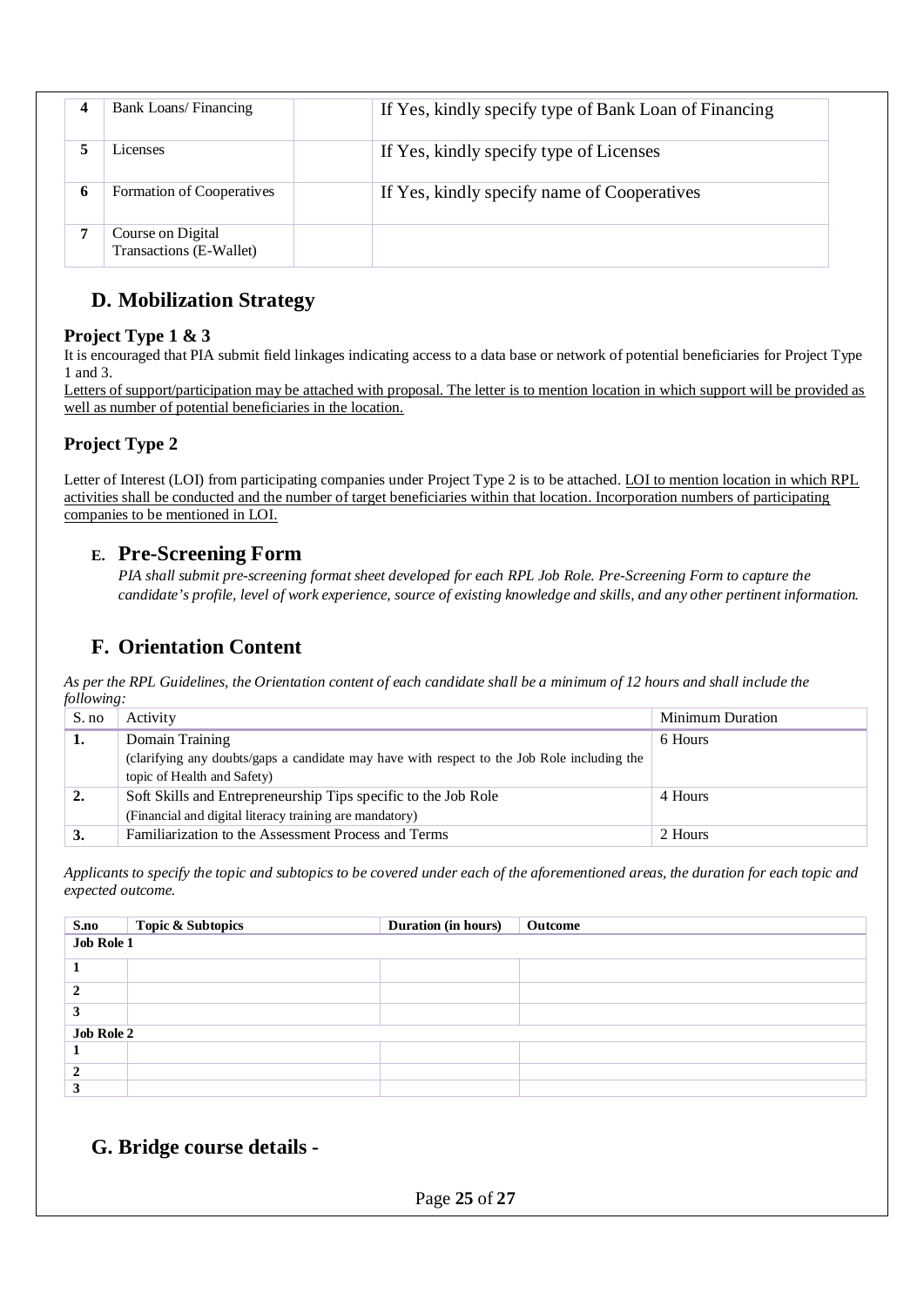| S.no                    | <b>Sector</b> | Job role<br>(name) | <b>NSQF Level</b> | <b>Topic of Bridge Course</b> | <b>Duration (in minutes/hours)</b> |
|-------------------------|---------------|--------------------|-------------------|-------------------------------|------------------------------------|
|                         |               |                    |                   |                               |                                    |
| $\overline{2}$          |               |                    |                   |                               |                                    |
| 3                       |               |                    |                   |                               |                                    |
| $\overline{\mathbf{4}}$ |               |                    |                   |                               |                                    |
| 5                       |               |                    |                   |                               |                                    |
| 6                       |               |                    |                   |                               |                                    |
| $\mathbf{r}$            |               |                    |                   |                               |                                    |

### **H. Job-Role Specific Kit**

Following items shall be mandatorily provided to candidates during orientation.

- 01 BSDM T-shirt/Jacket à,
- 01 BSDM Cap  $\overline{a}$

Both aforementioned items are to be procured in consideration with BSDM.

### **Job Role Specific Items**

Over and above the above mentioned items, PIA may give additional job role specific items. Details to be mentioned below-

| Job role name | List of Additional Items in Kit |
|---------------|---------------------------------|
|               |                                 |
| --            |                                 |
| v.            |                                 |

Sample of Additional Items to be provided to Executive Committee for Approval.

### **I. Media Coverage**

*Describe what efforts will be made to ensure that the project receives sufficient media coverage on the following platforms: Print, Electronic (Radio and TV) and Social Media Summarize the plan in tables below.*

| a. Print Media:                                                                                                       |               |
|-----------------------------------------------------------------------------------------------------------------------|---------------|
| Type (Newspaper/ Magazine/ Tabloid/ Others please specify)                                                            | Frequency     |
| <type> (Name)</type>                                                                                                  |               |
| <type> (Name)</type>                                                                                                  |               |
| <type> (Name)</type>                                                                                                  |               |
| b. Outdoor Advertising:                                                                                               |               |
| Type (Brochure/ Flyer/ Standee/ Other please specify)                                                                 | Frequency     |
| <type> (Name)</type>                                                                                                  |               |
| <type> (Name)</type>                                                                                                  |               |
| <type> (Name)</type>                                                                                                  |               |
| c. Digital Media:                                                                                                     |               |
| Type (Electronic - website/ Social - Facebook, LinkedIn, Twitter/<br>Television Advertisements/ Other please specify) | Frequency     |
| <type> (Name)</type>                                                                                                  |               |
| <type> (Name)</type>                                                                                                  |               |
| <type> (Name)</type>                                                                                                  |               |
| d. Radio Engagement:                                                                                                  |               |
| Type (Govt. / Non-Govt. channels/ Local Radios/ Other please<br>specify)                                              | Frequency     |
|                                                                                                                       | Page 26 of 27 |